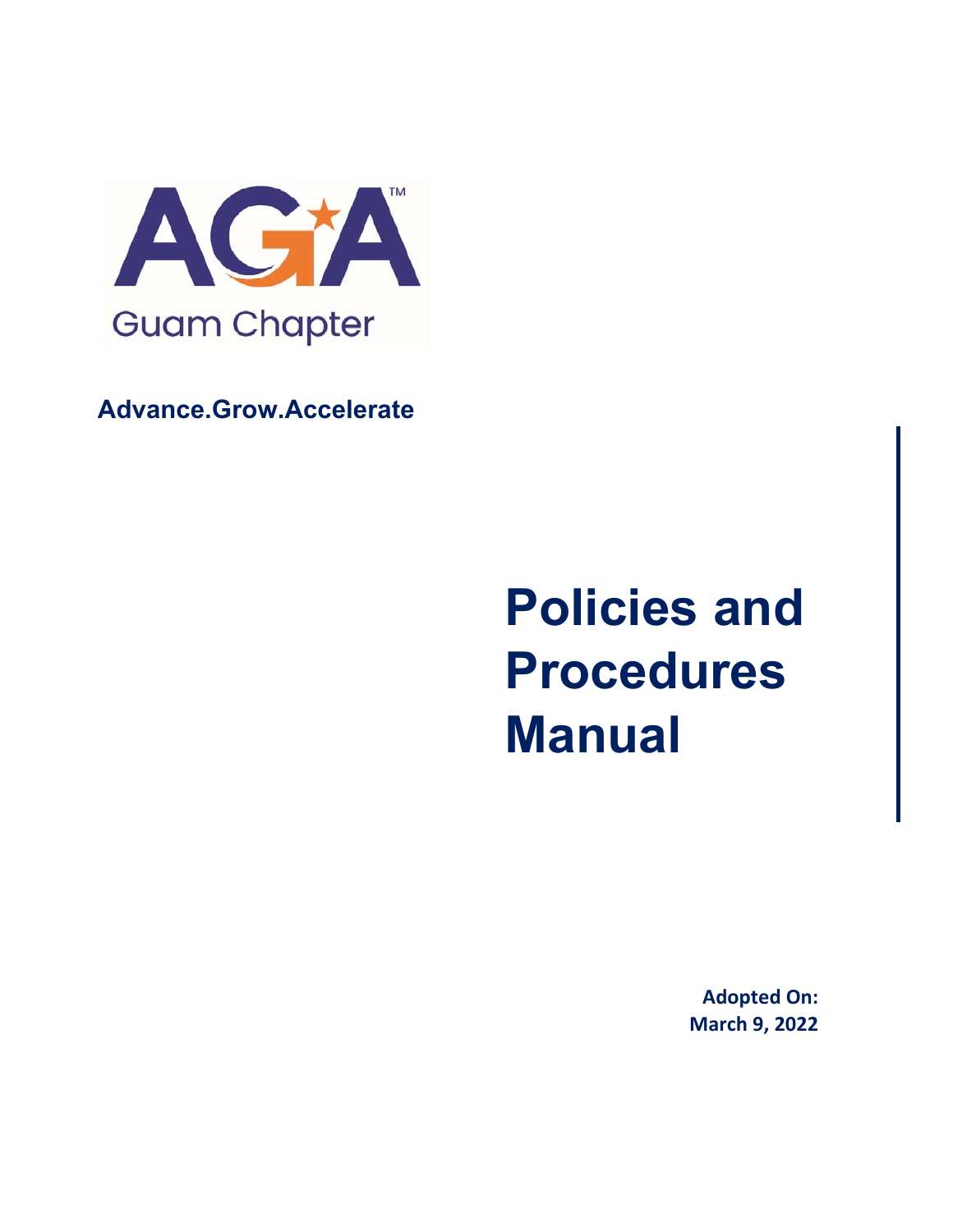#### **Overview**

The Guam Chapter of the Association of Government Accountants (AGA) was formed September 11, 1970. The geographic membership includes Guam, Northern Marianas, Palau, the Federated States of Micronesia, and other Pacific areas. The Guam Chapter of AGA (Chapter) is based out of Guam.

#### **Purpose**

The purpose of these policies and procedures is to ensure the consistent operation of the Chapter, and that the financial resources of the chapter are safeguarded against loss and are used in a manner that benefits the members as a whole. While these policies and procedures may not be all-inclusive, their functionality is in the spirit of accountability.

#### **Terminology**

**AGA:** The national Association of Government Accountants.

**CEC:** The Chapter Executive Committee, which includes all elected and appointed positions as stated in the most recent approved Chapter Bylaws.

**CGFM:** The Certified Government Financial Manager® designation promoted by the AGA.

**Chapter:** The Guam Chapter of AGA.

**Travel:** Travel includes all pre‐approved expenses including but not limited to mileage, parking, lodging and other associated expenses. Expenses for travel shall be in accordance established guidelines, rates for meals, and other authorized reimbursable items pre‐approved by the chapter. The chapter will NOT reimburse a member for violations of law (e.g. moving vehicle citations, parking tickets, etc.).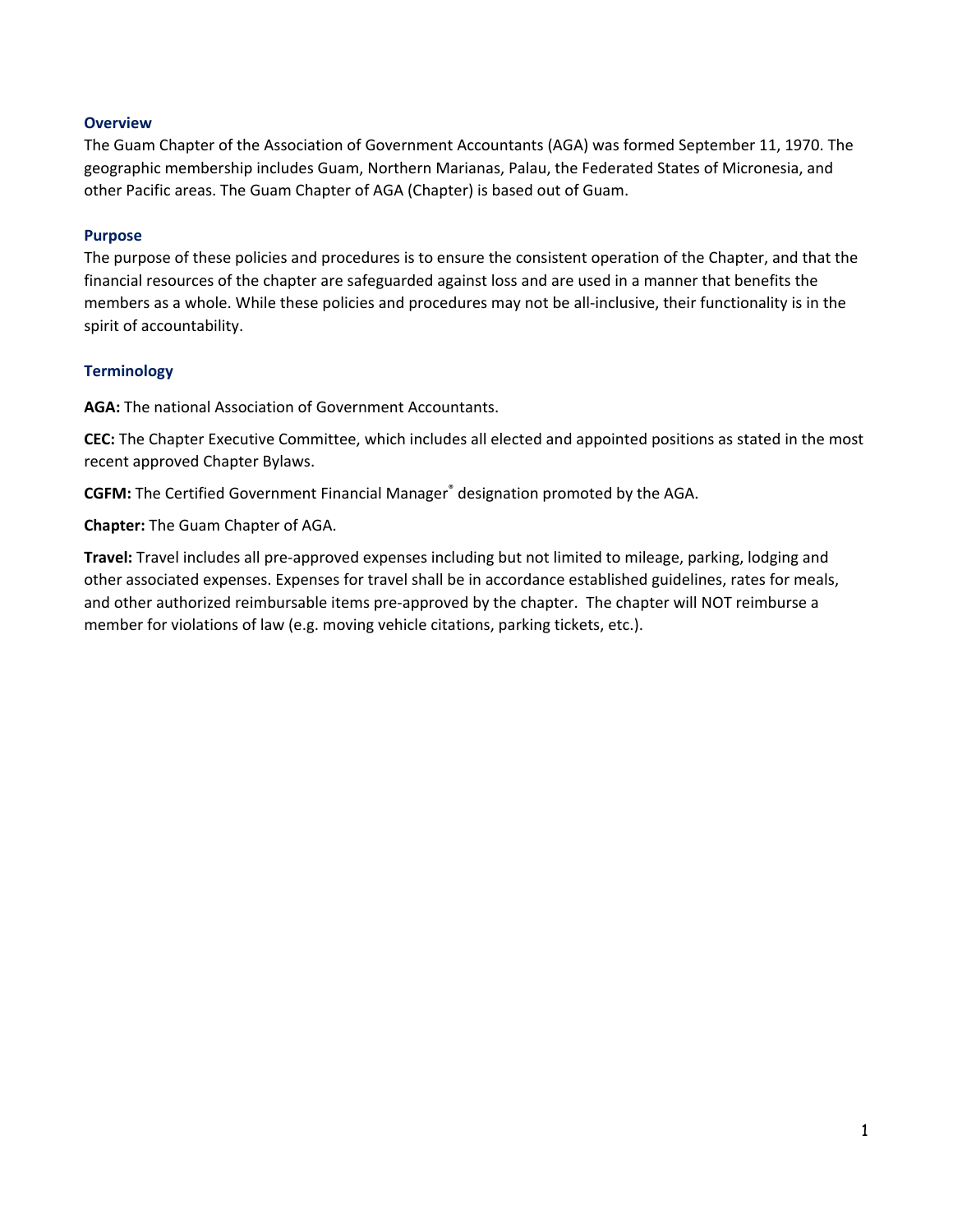## **CONTENTS**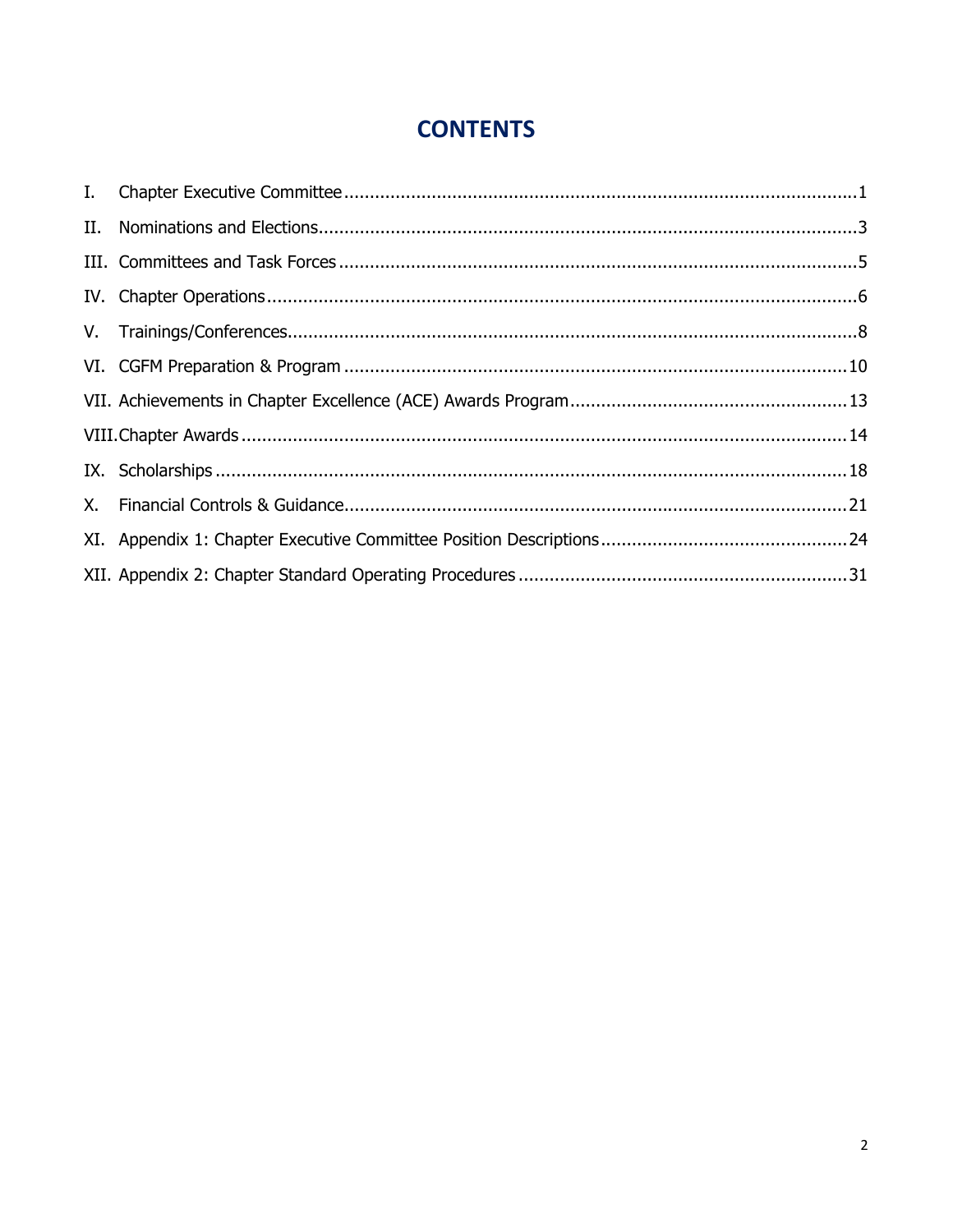## **I. Chapter Executive Committee**

#### **Description**

The Chapter Executive Committee (CEC) consists of the Chapter's elected officers and directors with terms and responsibilities as defined in the Chapter Bylaws. The Chapter President serves as the CEC's presiding officer. The CEC is responsible for all the business of the chapter and may present recommendations to the Chapter for action. The CEC has primary authority over any Chapter committee.

#### **Duties**

Position descriptions are maintained for each CEC position identified in the Chapter Bylaws and are presented in Addendum I of this Policies and Procedures Manual. They are consistent with all applicable Bylaws and Policies and Procedures and summarize the duties and responsibilities of each officer and director.

#### **Expectations**

It is expected that CEC members will:

- 1. Always respect one another.
- 2. Act honestly, in good faith, in an informed manner, and in the best interests of the Chapter.
- 3. Avoid conflicts of interest.
- 4. Pursue the Chapter's purpose & mission and adhere to the policies adopted by the CEC.
- 5. Be informed about and support the programs and mission of AGA.
- 6. Attend CEC meetings and chapter functions; collaborate with CEC peers and maintain contact with AGA national leadership and staff as needed.
- 7. Make a personal commitment of time and resources to the Chapter.
- 8. Promote the Chapter and membership.
- 9. Carry out its fiduciary responsibilities by reviewing the chapter's monthly financial statements.

#### **Resignations**

A CEC member may resign his/her leadership position if unable to perform the tasks required of the position. A written resignation must be submitted to the Chapter President. It will be the Chapter President's responsibility to notify affected leaders and the Nominating Committee if necessary to fill the vacancy. If the Chapter President makes the determination not to fill the vacancy, he/she must notify the CEC. Filling of vacancies must be completed in accordance with Article VIII of the Chapter Bylaws.

#### **Removal**

CEC members may be removed with cause by vote of two‐thirds (2/3) of the voting CEC members in accordance with Article VI of the Chapter Bylaws. Cause may include:

- violation of law
- violation of AGA's Code of Ethics,
- violation of the Chapter Bylaws or Policies and Procedures,
- not fulfilling position responsibilities, or
- inappropriate behavior when representing AGA.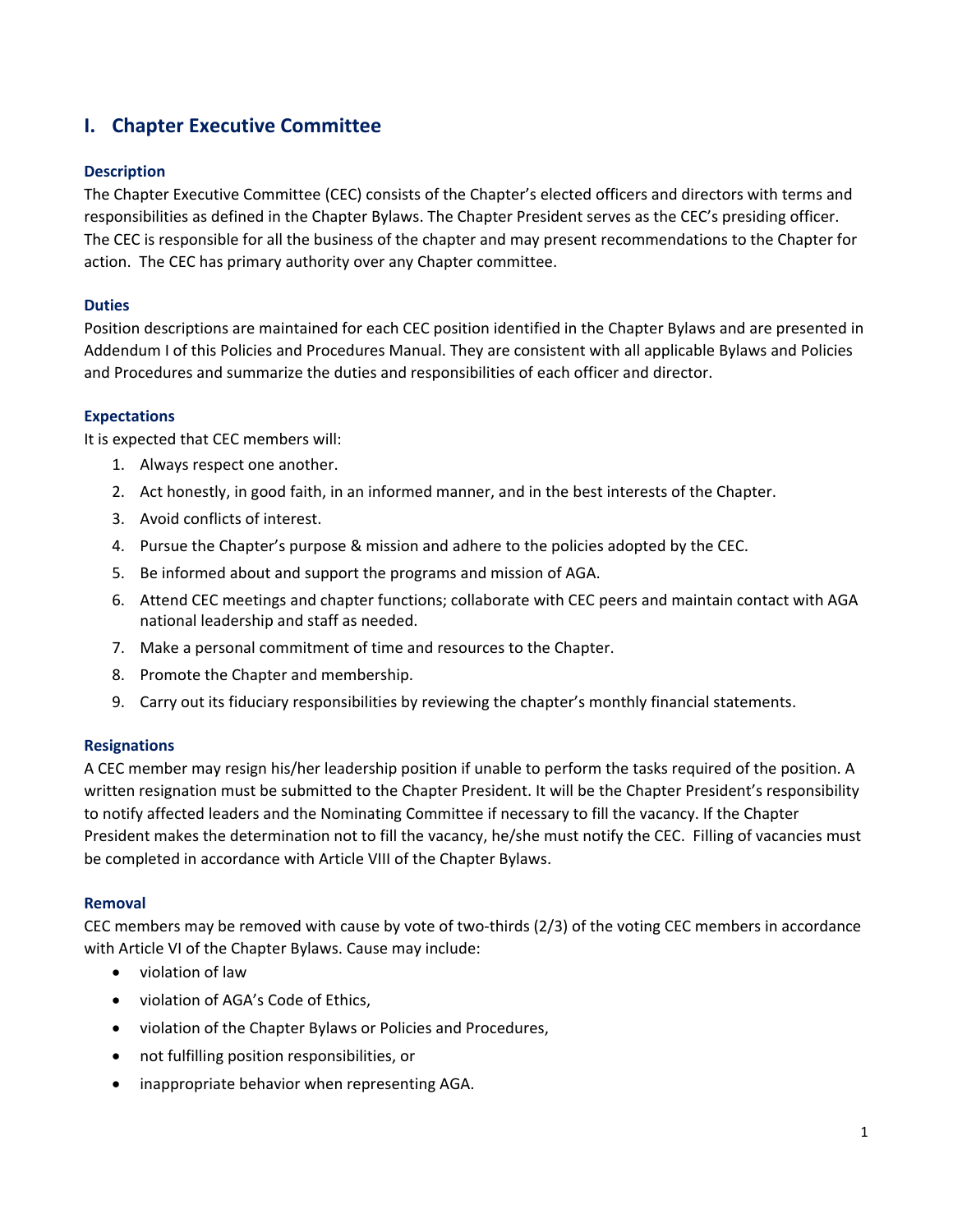#### **Records**

Each CEC Member is responsible for maintaining the records in their respective areas. Each year, Chapter officers may accumulate a considerable amount of correspondence and other material. Prior to the conclusion of the Chapter year, each outgoing and incoming officer should jointly review the files, retaining materials of future or permanent value. Electronic record retention is highly encouraged. The Chapter website can also serve as a repository for some of the Chapter's records.

In general, the records that should be maintained on a permanent basis include:

- a) Membership records
- b) Chapter minutes
- c) Chapter policy and procedures manual
- *d)* Chapter financial records, including equipment and software records \*\**Retain files minimum of 5 years by the Finance Committee and/or Treasurer.*
- e) List of chapter officers
- f) National Office memoranda
- g) Chapter recognition reports
- h) Annual Chapter Strategic Plan
- i) Annual Chapter history/report
- j) Monthly Chapter newsletters
- k) Citizen‐Centric Report/Annual Report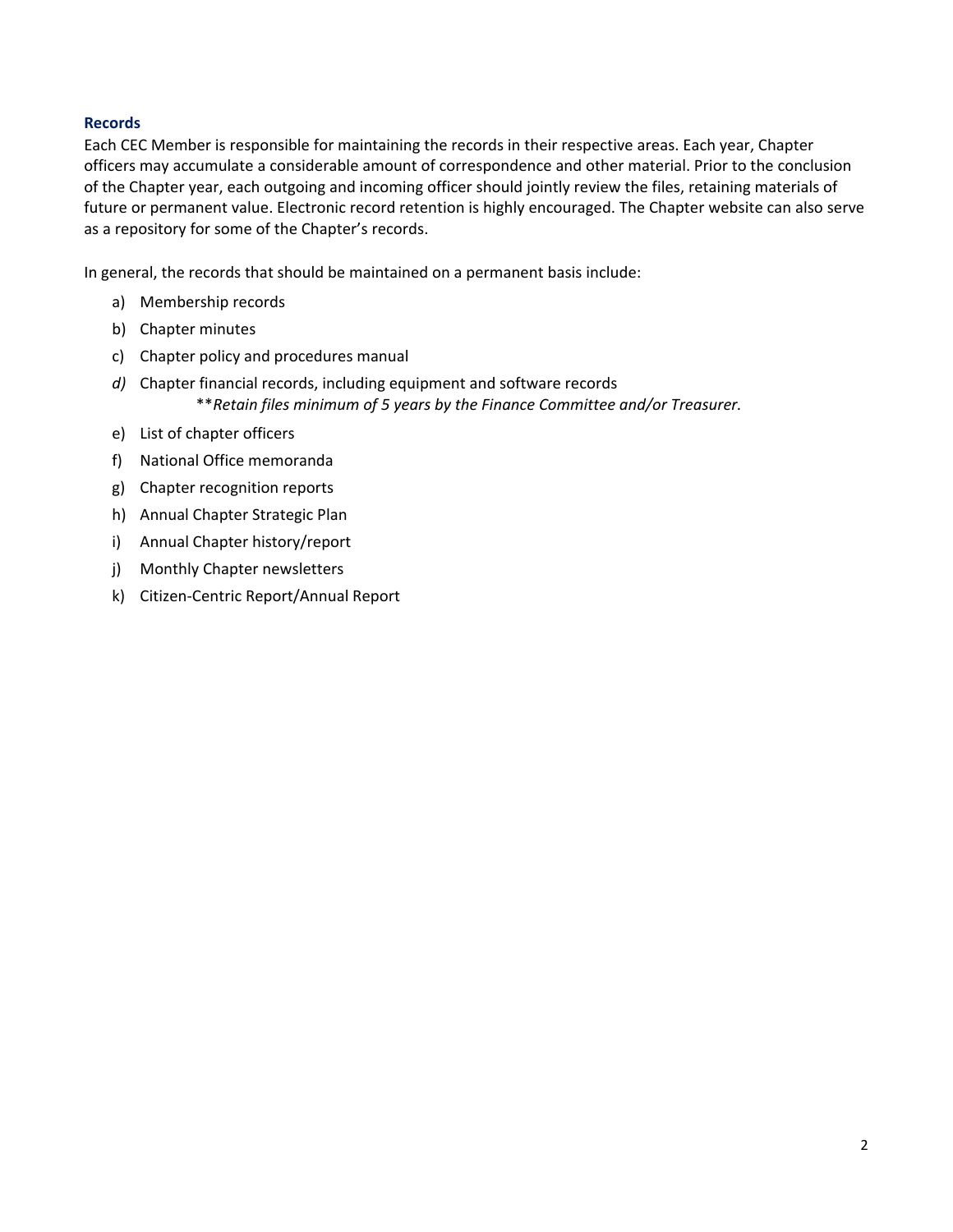## **II. Nominations and Elections**

#### **Call for Nominations**

The Nominating Committee will put out a call for nominations by November 1st and nominations/submission of interest are due by January 1st.

#### **Nominating Committee**

The Nominating Committee shall consist of:

- President-Elect
- Three Past Chapter Presidents appointed by the Chapter President, including the Immediate Past Chapter President; and
- Other Chapter members if deemed necessary by the Chapter President.

The Nominating Committee Chair shall be the Chapter President‐Elect or a current committee director as designated by the Chapter President. Chapter members seeking a chapter officer or director position are ineligible to serve on the Nominating Committee.

#### **Selection of CEC Slate**

The Nominating Committee shall select from the names submitted to it by the Chapter membership, including members of the Nominating Committee, one candidate each for the offices of President‐elect, Treasurer‐elect, and Secretary, not later than January 1 of each year. All nominees must indicate their willingness to serve if elected.

#### **Independent Nominations**

After the Nominating Committee presents to the membership the proposed slate of CEC members, twenty percent (20%) of the Chapter members or twenty‐five (25) members (whichever is less) may submit an independent nomination for President‐elect, Treasurer‐elect, Secretary or Director. Such nominations, which will be included on the ballot, must reflect the willingness of the individual to serve and be filed with the Chapter President‐Elect by February 15 of any year.

#### **Elections**

When there is a contest for an Officer or Director position, an election is required. The Chapter members shall cast the votes at a general membership meeting after February 15 and not later than April 30 or in a time frame determined by the Chapter Bylaws and Procedures Committee. Ballots will be prepared in such form as the Chapter's Bylaws and Procedures Committee may designate.

Results of elections shall be tabulated as designated by the Chapter's Bylaws and Procedures Committee, which shall certify the results to the Chapter President no later than May 15. A member of the Bylaws and Procedures committee who has his/her name in the voting, should recluse him/her from the tabulation. When there is no contest for an elective office, the Bylaws and Procedures Committee shall certify the election to the Chapter President without ballot.

Elected candidates take office July 1 each year.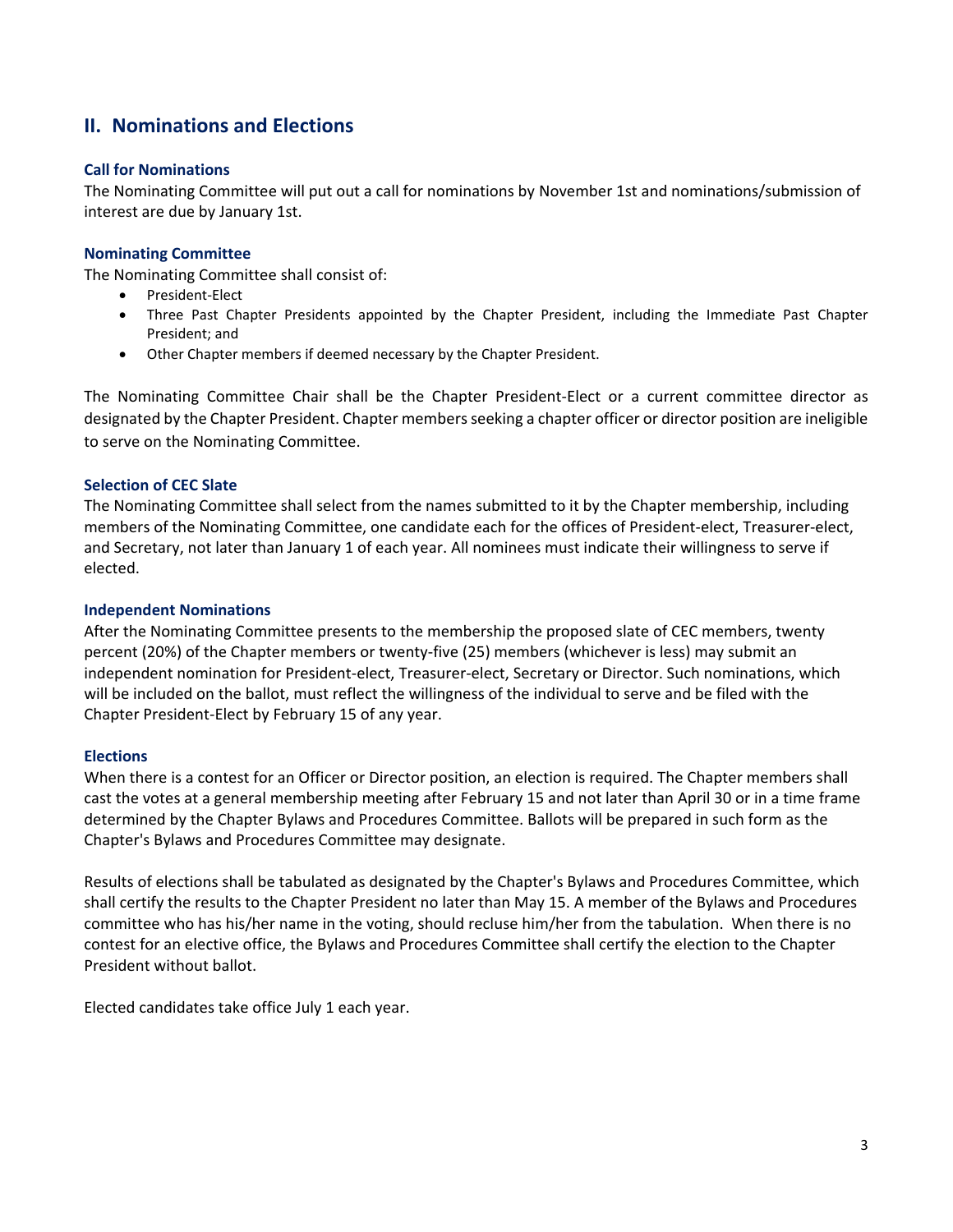#### **Eligibility**

To be eligible for office as President‐elect, Treasurer‐elect, and Secretary, a member must be in good standing. The Chapter Nominating Committee shall ensure that the professional background of the President‐elect, Treasurer‐elect, and Secretary are commensurate with the duties of these positions.

#### **Campaigning**

Campaigning by candidates for elective office is not permitted.

#### **Vacancies**

In the event of a vacancy occurring in the office of President, the President‐elect will succeed. In the event of a vacancy occurring in the office of Treasurer, the Treasurer‐elect will succeed. In the event of a vacancy occurring in the offices of President‐elect and/or Treasurer‐elect, and such vacancy occurs prior to November 1, then the current Nominating Committee shall convene and select a nominee for the vacant position under procedures promulgated by the CEC. Such procedures shall allow for an independent nomination and a special election, if necessary.

In the event of a vacancy occurring in the office of Secretary or Director before the term is completed, a Chapter member will be appointed to serve the unexpired term. The current Nominating Committee will select a candidate from among the most current candidates for office, and names submitted to it by the Chapter membership, and will make its recommendation to the Chapter President. The President shall appoint the individual to fill the vacant Secretary or Director position, and the appointment shall be ratified by the CEC.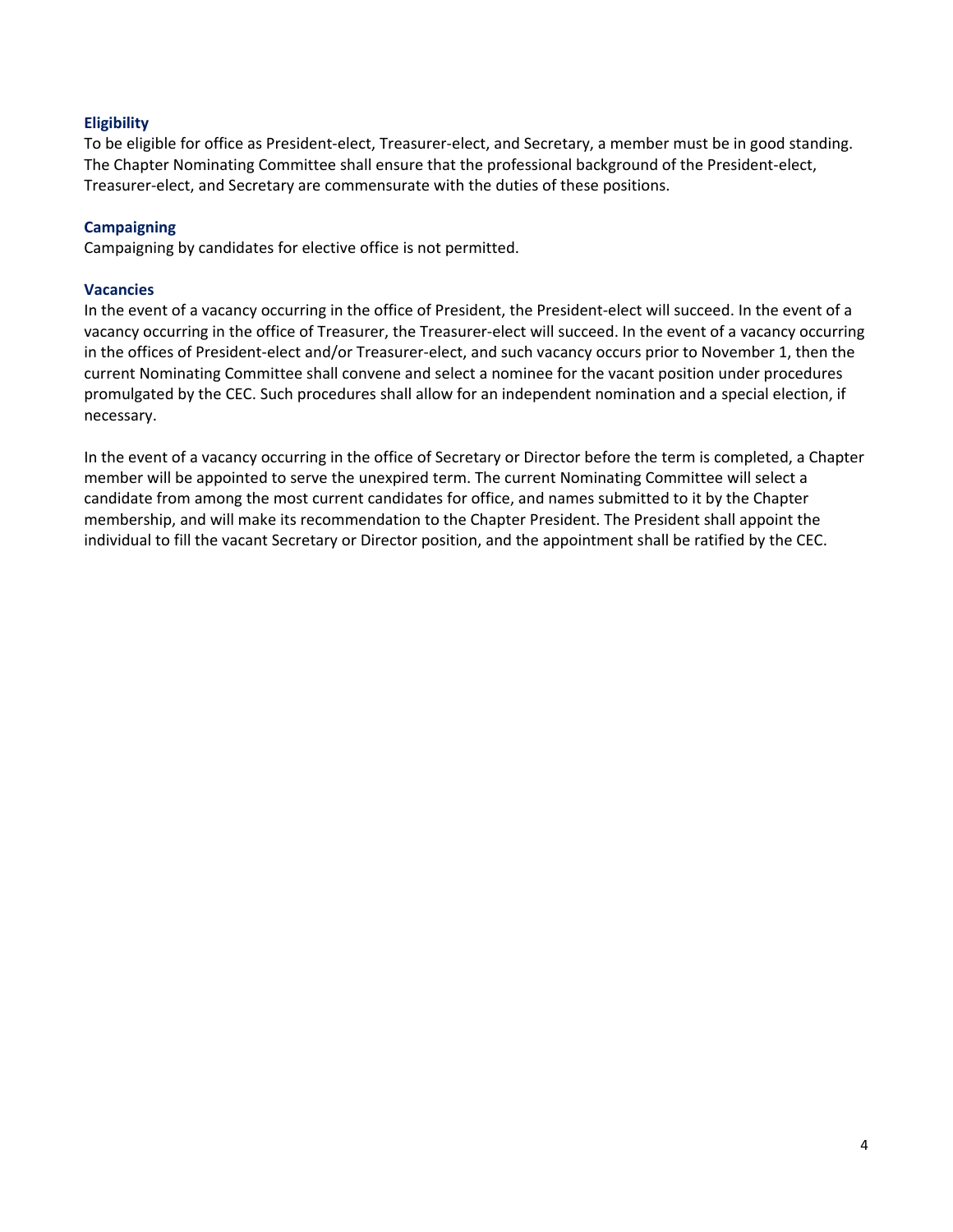### **III. Committees and Task Forces**

Article IX of the Chapter Bylaws outlines the Chapter's Standing Committees. In addition, the Chapter President, upon ratification of the CEC, may establish additional committees and task forces. All committees are subject to the following policies.

#### **Membership**

- (a) Chapter Directors of Standing Committees are appointed by the Chapter President for one‐year terms per the Chapter Bylaws. Chairs of additional committees or task forces shall be appointed by the Chapter President in consultation with the Chapter President‐elect. The CEC shall ratify chair assignments.
- (b) The number of members comprising committees and task forces shall be determined by the scope of responsibility and work assigned.
- (c) All members of committees or task forces must be members in good standing.

#### **Terms of Office**

- (a) Members of committees shall be appointed for a one**‐**year term. Members may be reappointed for additional terms.
- (b) Nominating Committee members will serve one‐year terms.
- (c) Members of task forces shall be appointed for the duration of the task force.

#### **Responsibilities**

- (a) The responsibilities of Chapter Directors of the committees and task forces shall be as specified in this Policies and Procedures manual as Addendum 1.
- (b) The CEC shall communicate an annual request for member interest, seeking qualified members to serve on committees and task forces.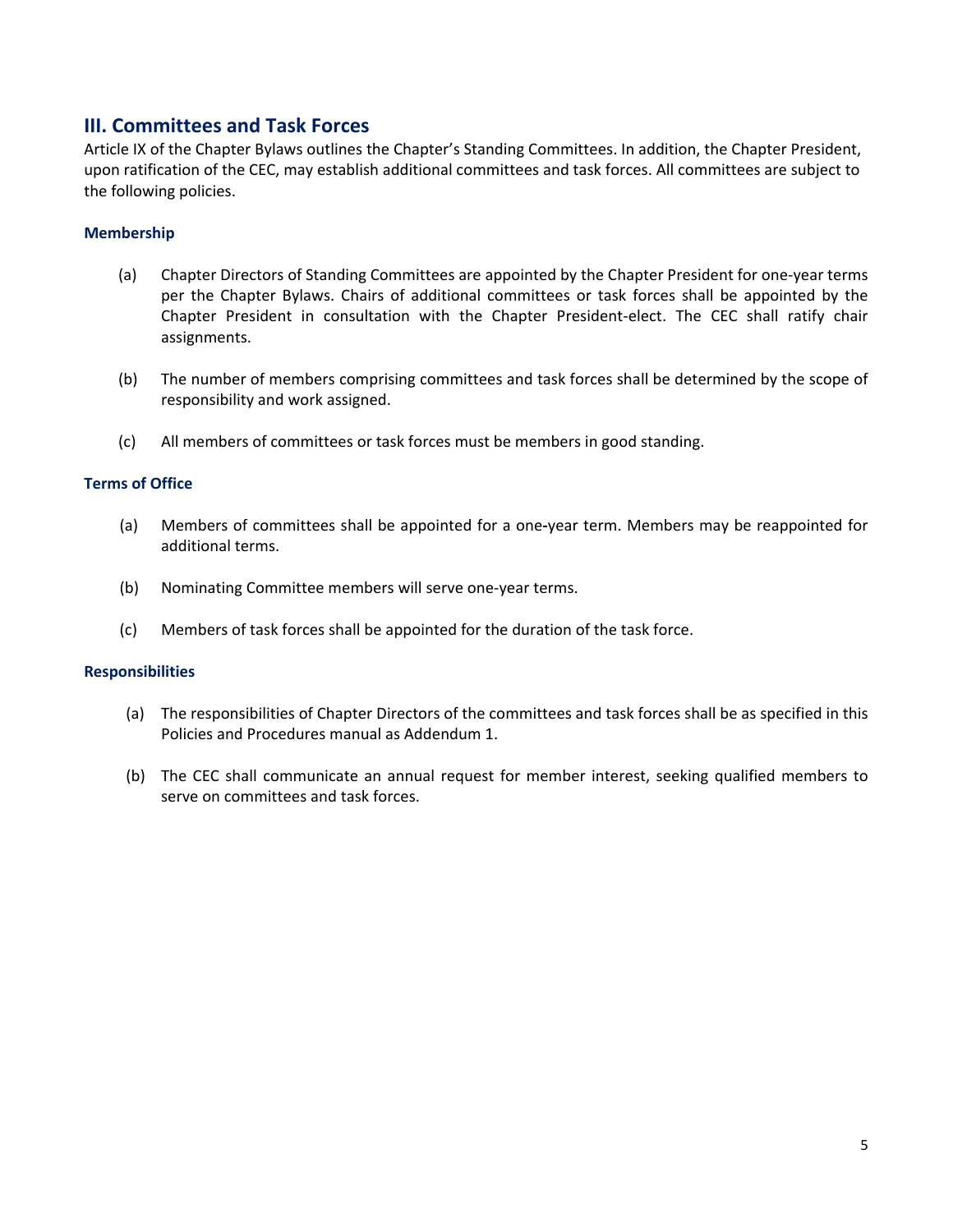## **IV. Chapter Operations**

#### **Dues**

The CEC sets annual chapter dues per Article XII of the Chapter Bylaws at a level it deems appropriate. This information must be reported to the National Office no later than December 1. The National Office collects chapter dues and remits them to the chapters on a regular basis.

#### **Meetings**

Chapter membership meetings are generally held once a month. The cost of the meeting is \$20.00 for members, \$25.00 for non‐members, and \$15.00 for Junior Accountants Association and Association of Junior Accountants members. For non-members attending our virtual general membership meetings who wants to receive the CPE offered, the cost for the credit is \$15. These rates are adjusted as appropriate and must be approved by the CEC.

The Programs Director or a CEC member will communicate with guests to thank them for attending the meeting, direct them to the website for more information to introduce them to AGA and see if there are any questions about AGA that they can answer.

#### **Year‐Ends**

- **Fiscal Year**  The fiscal year of the Chapter shall end at the close of business on the 30th day of June of each year.
- **Membership Year**  AGA's membership year shall end at the close of business on the 31st day of March each year.
- **Recognition Year**  AGA's recognition year shall end at the close of business on the 31st day of May each year.
- **Leadership/Program Year**

AGA's leadership/program year shall end at the close of business on the 30th day of June each year.

#### **Schedule of Chapter Reports and Forms**

#### **Internal Reports and Forms**

| <b>Reports and Forms</b>                              | <b>Officer or Director</b> | Due Date                   |
|-------------------------------------------------------|----------------------------|----------------------------|
|                                                       | Responsible                |                            |
| <b>Chapter Annual Budget</b>                          | Treasurer and              | By end of July             |
|                                                       | President                  |                            |
| Chapter Strategic Plan                                | President                  | Be end of August           |
|                                                       |                            |                            |
| <b>Chapter Recognition Program Items Achievements</b> | All                        | Various; listed in Chapter |
| in Chapter Excellence (ACE)                           |                            | <b>Recognition Program</b> |
|                                                       |                            |                            |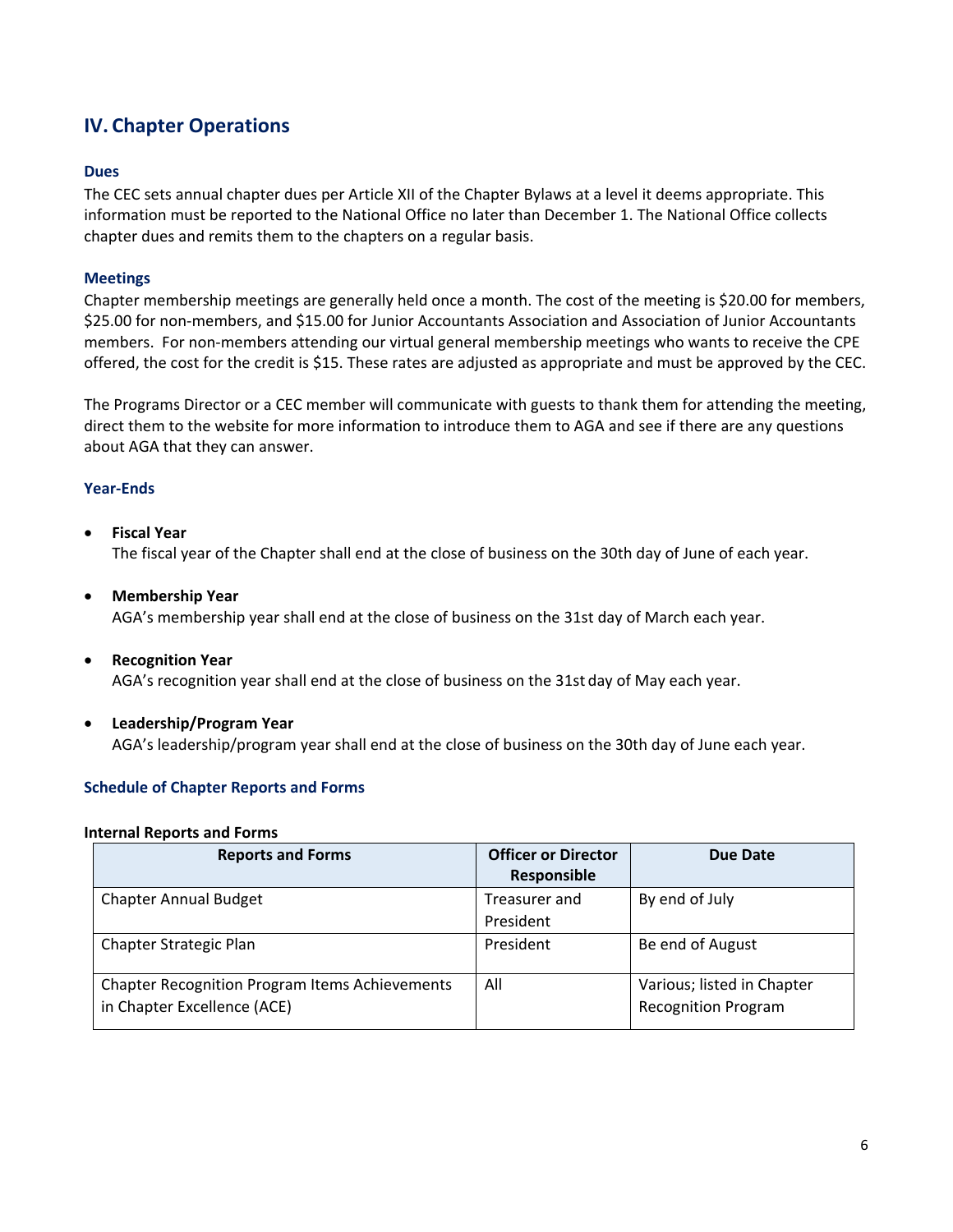#### **External Reports and Forms**

| <b>Reports and Forms</b>                                                             | <b>Officer or Director</b><br><b>Responsible</b> | Due Date                                                 |
|--------------------------------------------------------------------------------------|--------------------------------------------------|----------------------------------------------------------|
| AGA annual financials to be published in newspaper                                   | Treasurer                                        | August 15 (45 days after FYE)                            |
| Annual corporate report filed with Department of<br>Revenue and Taxation (DRT)       | Treasurer                                        | NLT September 1                                          |
| Annual Information Return for Tax Exempt Persons<br>filed with DRT                   | Treasurer                                        | September 30 (90 days after<br>FYE)                      |
| Federal Form 990 filed with the DRT                                                  | Treasurer                                        | November 30 (5 months after<br>FYE)                      |
| 1099-MISC filed with the DRT                                                         | Treasurer                                        | January 31                                               |
| <b>Chapter Annual Budget</b>                                                         | Treasurer and<br>President                       | By end of July                                           |
| Chapter Strategic Plan                                                               | President                                        | By end of August                                         |
| <b>Chapter Recognition Program Items Achievements</b><br>in Chapter Excellence (ACE) | All                                              | Various; listed in Chapter<br><b>Recognition Program</b> |

#### **Communications**

Communication to members may be disseminated in writing or electronically (e.g. website, email).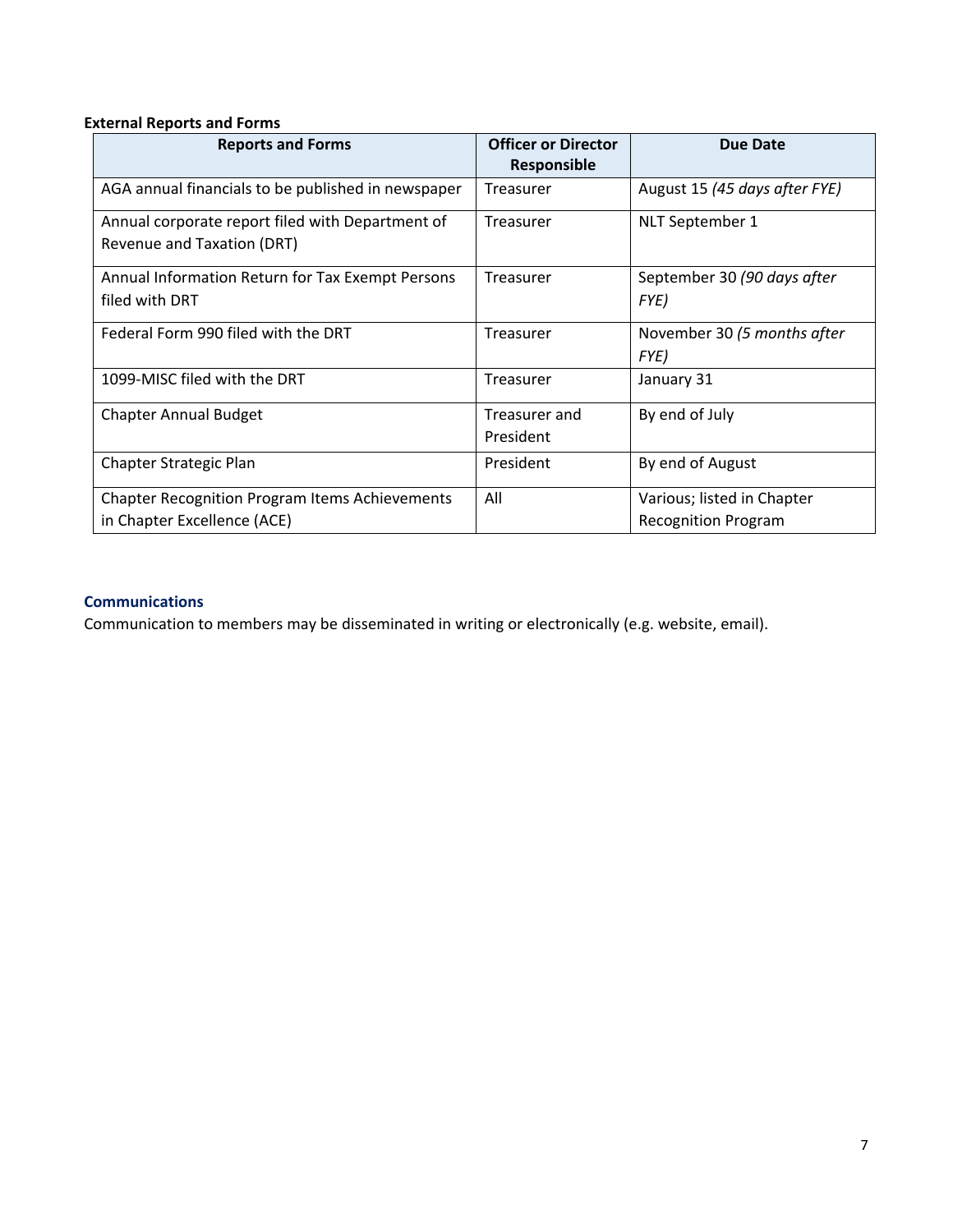## **V. Trainings/Conferences**

#### **Trainings**

Chapter sponsored trainings are held at least twice a year as determined by the Education Director. Cost for the trainings is kept at a minimum so the Chapter can provide quality CPE at an affordable cost.

#### **Raffle for AGA National PDT**

The purpose of this policy is to establish a fair and reasonable process for determining eligibility for the annual raffle to send members to participate in the Professional Development Training (PDT) held each year by the National Association of Government Accountants at full or partial chapter expense (sponsorship). Attendance at trainings is intended to advance chapter leadership skills, increase knowledge, expand resources, and to recognize chapter members for their contributions and achievements.

- **1. Eligibility.** The following are the eligibility requirements for the raffle.
	- a) Must be an AGA member in good standing.
	- b) Must attend (sign in) at least 8 of the 10 meetings during the program year (July 1 to June 30) and prior to the drawing, and must be a member for the 8 eligible meetings.
	- c) Volunteer time in at least one AGA sponsored community activity, i.e. Salvation Army Bell Ringing, Kamelen Karidat Soup Kitchen, annual AGA 5k run/walk/wheel, etc.
- **2. Ineligibility.** A member who attends the Professional Development Training at Chapter expense from the previous year will not be eligible for the raffle in the following year.
- **3. Exceptions.** Exceptions to the requirement to attend 8 to 10 meetings will be considered if the member is off‐island for work related activities or for medical purposes. (The member must be engaged in official business within two days of the date of the meeting.) A maximum of two excused absences will be allowed in any one‐year period. Excused absences must be coordinated with the Membership Director.
- **4. Time of Drawing**. The drawing will be held each year at the general membership meeting two months prior to the month of the national conference. The drawing usually takes place in April or May. For example, if the national conference is to be held July 7‐ 10 of a year, the drawing will be held at the general membership meeting for the month of May. If the conference is to be held June 28‐30, the drawing will be held in the month of April. If conference dates overlap two months, the date of the preconference activities will determine the month the drawing is held.
- **5. Responsibility.** The Membership Director will be responsible for tracking attendance and maintaining a listing of eligible members. The listing of potentially eligible persons shall be announced at the two general membership meetings preceding the date of the drawing.
- **6. Available Funding.** The CEC will determine the number of members to attend the PDT at least three months prior to the PDT after reviewing the Chapter's financial position. The order of funding shall be as follows:
	- a) The President‐Elect's attendance for the purpose of representing the Chapter at the national board meeting.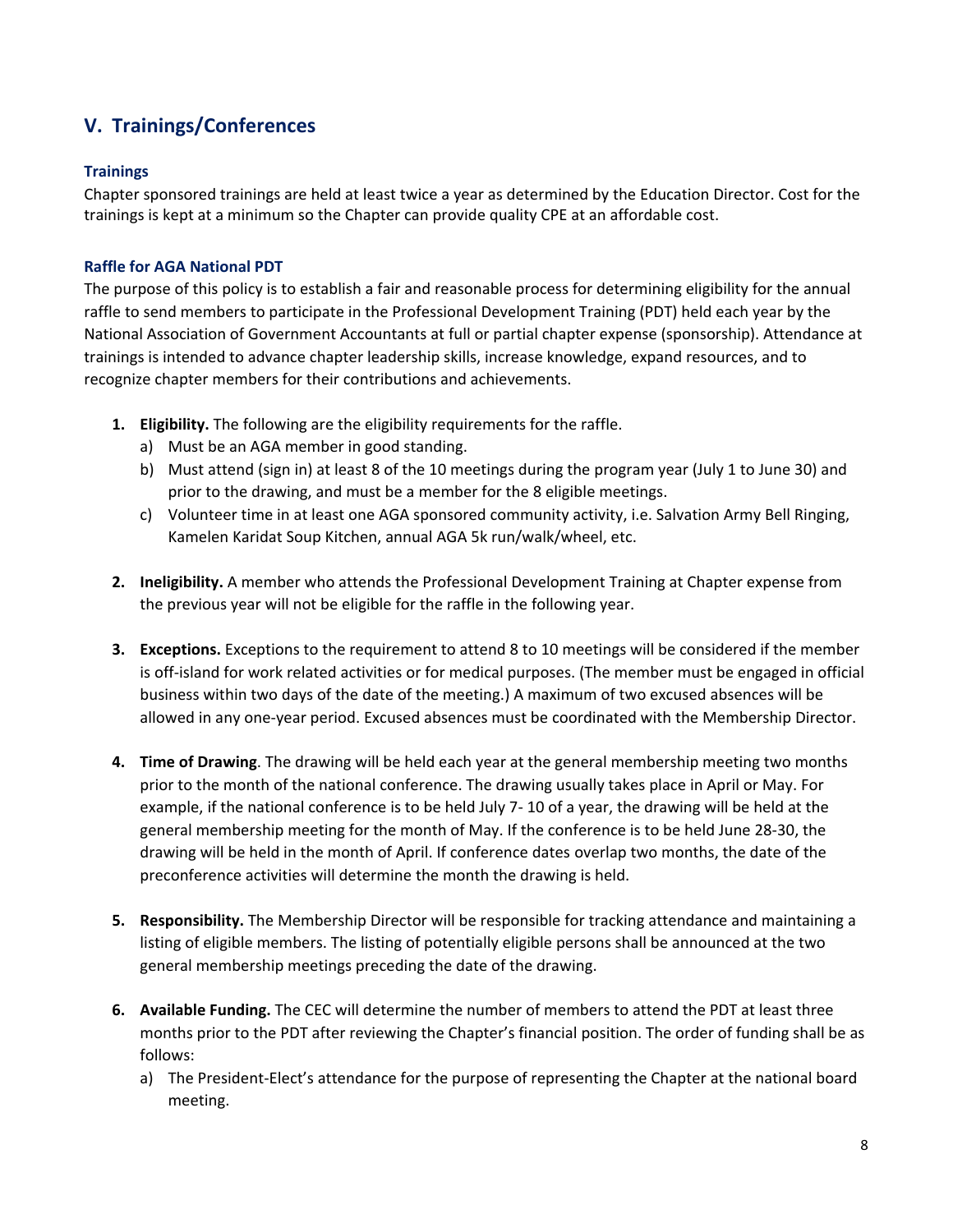- b) PDT attendance for membership raffle(s)
- c) Any member receiving a national award
- d) Additional attendance as determined by the CEC

For example, if the CEC determines that the Chapter can fund only one PDT attendance, the President‐ Elect will be the only attendee at AGA expense. If the CEC determines that the Chapter can fund three, the President‐Elect will attend, and a raffle will be held for two additional members to attend. Additional raffles for a first alternate and a second alternate will also be held in the event any member is not able to attend the PDT. PDT attendance funded by the Chapter are not transferable.

#### **7. Amount.**

- a. The Chapter will pay for the PDT registration fee.
- a. The Chapter will pay for coach economy airfare for the most economical, direct route to the PDT. Members are encouraged to seek and avail of deals and discounts on travel to the PDT. Travelers should take all prudent steps to take advantage of any deals or discounts on travel to the conference destination. Members who purchase their airfare for an alternate flight plan will only be reimbursed for the most economical, direct route for airfare. In such instances, the member will be reimbursed based on an itinerary with estimated costs for airfare at the most economical, direct route to the PDT.
- b. Although the Chapter will attempt to obtain as many hotel scholarships (from AGA National) as possible, when scholarships are not available, the Chapter will pay for lodging preferably at the PDT site. The Chapter will pay for the night preceding the pre-conference courses (usually on a Sunday) and the last night of the PDT (usually a Wednesday).
- c. The Chapter will pay for meals and incidental expenses at the rate of \$25 per day.
- d. The Chapter will pay ground transportation costs from the airport to the hotel (arrival) and hotel to the airport (departure).
- e. No other costs will be borne by the Chapter. All costs must be supported by receipts.
- **8. Trip Report**. Members that travel at Chapter expense are expected to attend all available CPE opportunities and will be expected to provide a thoughtful, verbal report at the first general membership meeting following the member's return from the PDT. An expense report and CPE report must be submitted to the Chapter Treasurer within 30 days of the conference date. Members will be subject to absorbing all costs if required reports are not completed and required CPEs are not obtained.
- **9. Maximizing Training Opportunities**. Because the opportunities for receiving quality training on the island are so limited, members who have the opportunity to travel at Chapter expense are strongly encouraged to maximize the benefit of these training opportunities by attending the pre‐conference courses as well as attending the full complement of courses offered by AGA National.
- **10. Finality**. The results of the raffle are final and will not be subject to appeal for any reason.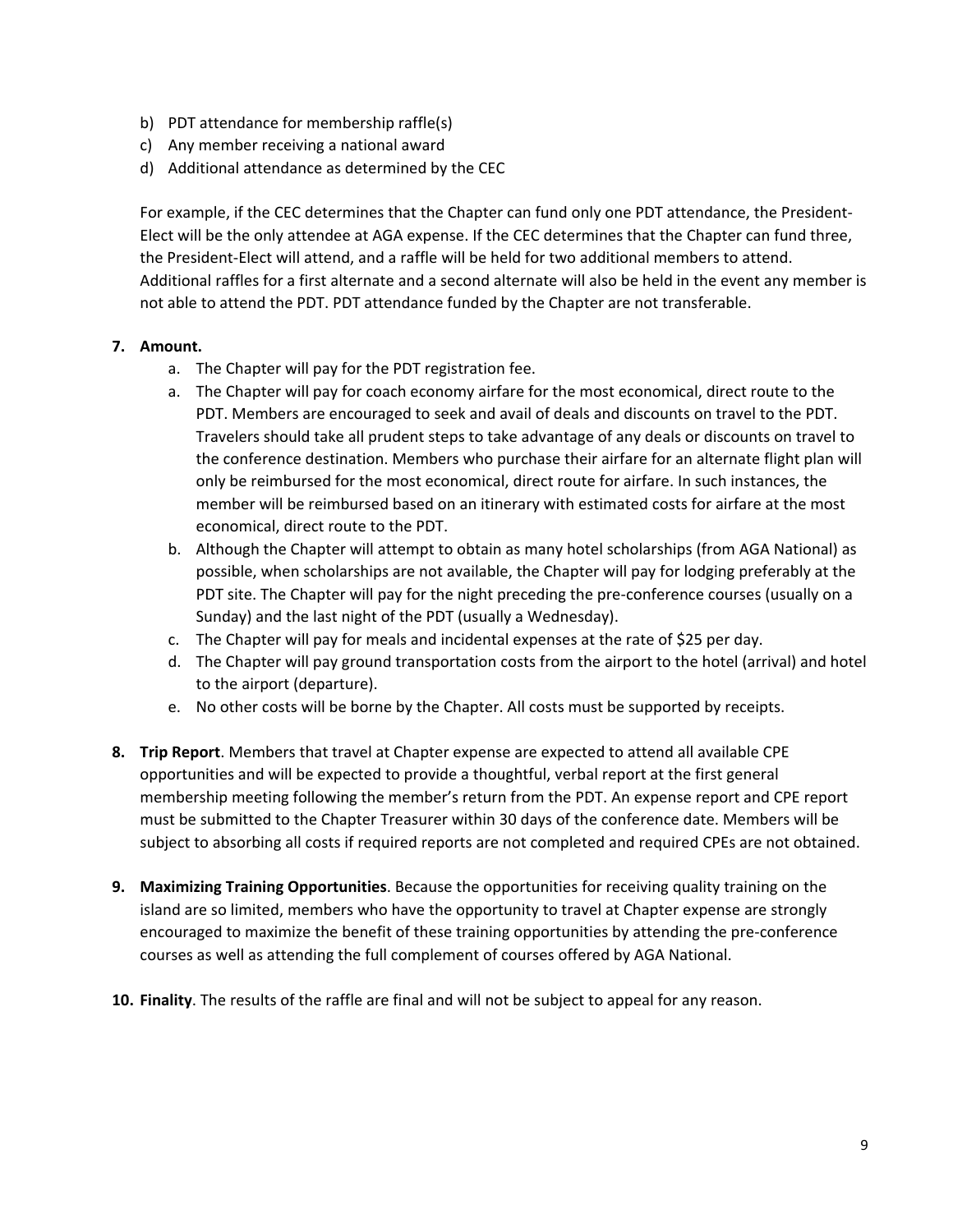## **VI. CGFM Preparation & Program**

Certification is a critical part of the AGA mission and a major focus of the organization. The Certified Government Financial Manager (CGFM<sup>®</sup>) is a credential conferred upon government financial professionals who fulfill education and experience requirements and pass a three‐part examination. The examination includes material which covers a wide range of topics at the federal, state, and local levels.

The purpose of this policy is to provide guidance for the Chapter's CGFM certification, programs, scholarships, and initiatives available for members actively pursuing the CGFM designation. The Chapter has been committed and continues to promote and market the CGFM designation to Government of Guam professionals in the fields of accounting, auditing, financial reporting, internal controls and budgeting, and academia. Initiatives presented in this policy are available to AGA Members. AGA Members are defined as AGA Guam Chapter Members or Guam students that are also National Members.

The Director, Assistant Director, or a designee of the Certification Committee are responsible for the promotion, execution, and updating of the CGFM scholarships and study guide loans policies and procedures. The Chapter recognizes this expense could discourage some members who might otherwise be interested in studying for the exam. In order to support members in this endeavor, the Chapter has instituted several scholarships and programs for members actively pursuing the CGFM designation.

#### **A. CGFM Scholarship – Exams Reimbursement**

Members can receive the registration fee plus the cost for each parts of the CGFM exam (no more than three), personally borne by the applicant. Below are the CGFM Scholarship requirements:

- 1. Must be an AGA Member upon completion and passing of all three parts of the CGFM examination.
- 2. Must have personally paid the CGFM registration fee.
- 3. Must have personally paid all three parts of the CGFM examinations.
- 4. Must provide a copy of their *"My Path to CGFM"* to show and validate applicant's examination results for all three exams.
- 5. Must have passed all three parts of the CGFM exams within the applicant's "eligibility period."

\*\*Note that the eligibility period to take the CGFM examinations will expire 18 months from the date of CGFM application approval if you applied after January 1, 2020. If you registered for the CGFM program prior to January 1, 2020, your eligibility period is 3 years. If the eligibility period ends before an applicant pass all three examinations. they will need to reapply as a new candidate and pass all of the examinations during their new eligibility period. This is the eligibility period applicable to all reimbursement scholarships.

\*\*Extensions of eligibility may be granted to individuals who have passed at least one of the CGFM examinations before the end of his or her eligibility period. An extension will not establish a new eligibility period, but offers the candidate an additional 30‐60 days to complete all of his or her exams. Extensions will not be granted to individuals who have not passed at least one of the CGFM examinations.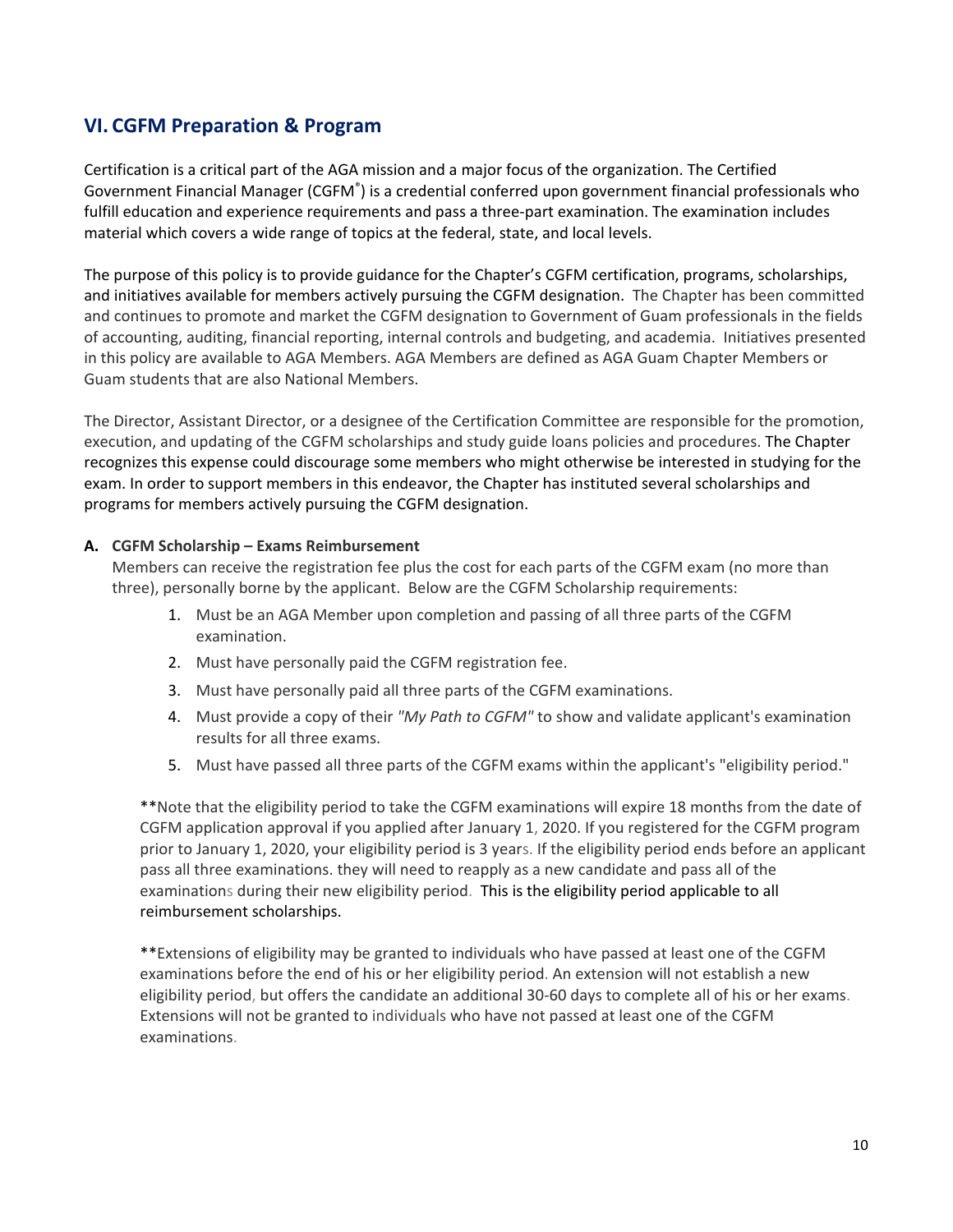#### **B. CGFM Review Exam Questions Reimbursement Scholarship**

Members can be reimbursed for cost personally incurred. Scholarship for this reimbursement program will not exceed the cost for each of the three-part exam questions within the applicant's eligibility period. Below are the CGFM Review Exam Questions Reimbursement Scholarship requirements:

- 1. Must be an AGA Member upon request of the reimbursement.
- 2. Must show proof that applicant applied for the CGFM Program.
- 3. Must have personally paid the CGFM Review Exam Questions.
- 4. Must provide a copy of their invoice when requesting for the reimbursement.
- 5. No more than three review exam questions will be awarded within an applicant's eligibility period.

#### **C. CGFM E‐Book Study Guides Reimbursement Scholarship**

Members can be reimbursed for cost personally incurred for their e‐book CGFM study guides subscription. The CGFM e-book study guides are available online for up to six-months. The guides can be viewed on‐ and offline, and through the Bookshelf app. Scholarship for will not exceed the cost for each of the three‐part exam study guides within the applicant's eligibility period. Below are the CGFM ‐Book Study Guides Reimbursement Scholarship requirements:

- 1. Must be an AGA Member upon request of the reimbursement.
- 2. Must show proof that applicant applied for the CGFM Program.
- 3. Must have personally paid the CGFM E‐book study guide subscription.
- 4. Must provide a copy of their invoice when requesting for the reimbursement.
- 5. No more than three on-line study guides (access) will be reimbursed within an applicant's eligibility period.

#### **D. Study Guides Loan Program**

In furthering the committee's goal to promote CGFM, the AGA Guam Chapter has purchased several study guides to help members prepare for the CGFM examinations. The Certification Committee members will monitor changes to the study guides and will request to procure updated versions as necessary. The Certification Committee's Director or a designee will loan these study guides to AGA members desiring to take the examinations. Below are the requirements for this loan program:

- 1. Must be an AGA Member upon request for the study guides loan.
- 2. A borrower may only have one study guide checked out at any time.
- 3. Each study guide may be borrowed for a period of two (2) months. If extension is desired by the borrower, they must request and seek an approval for an extension from the Certification Committee Director (or a designee). Extension request approval may be granted based on the number of request from other members.
- 4. All borrowed study guides must be returned in the same condition they were loaned. If there is damage to a study guide, the borrower is responsible for payment for the damages, which is generally the replacement cost for the study guide material at the time of replacement.

#### **E. CGFM Mentorship Program**

Provide encouragement to members who signed up in the program to take the exams and attain their CGFM designation.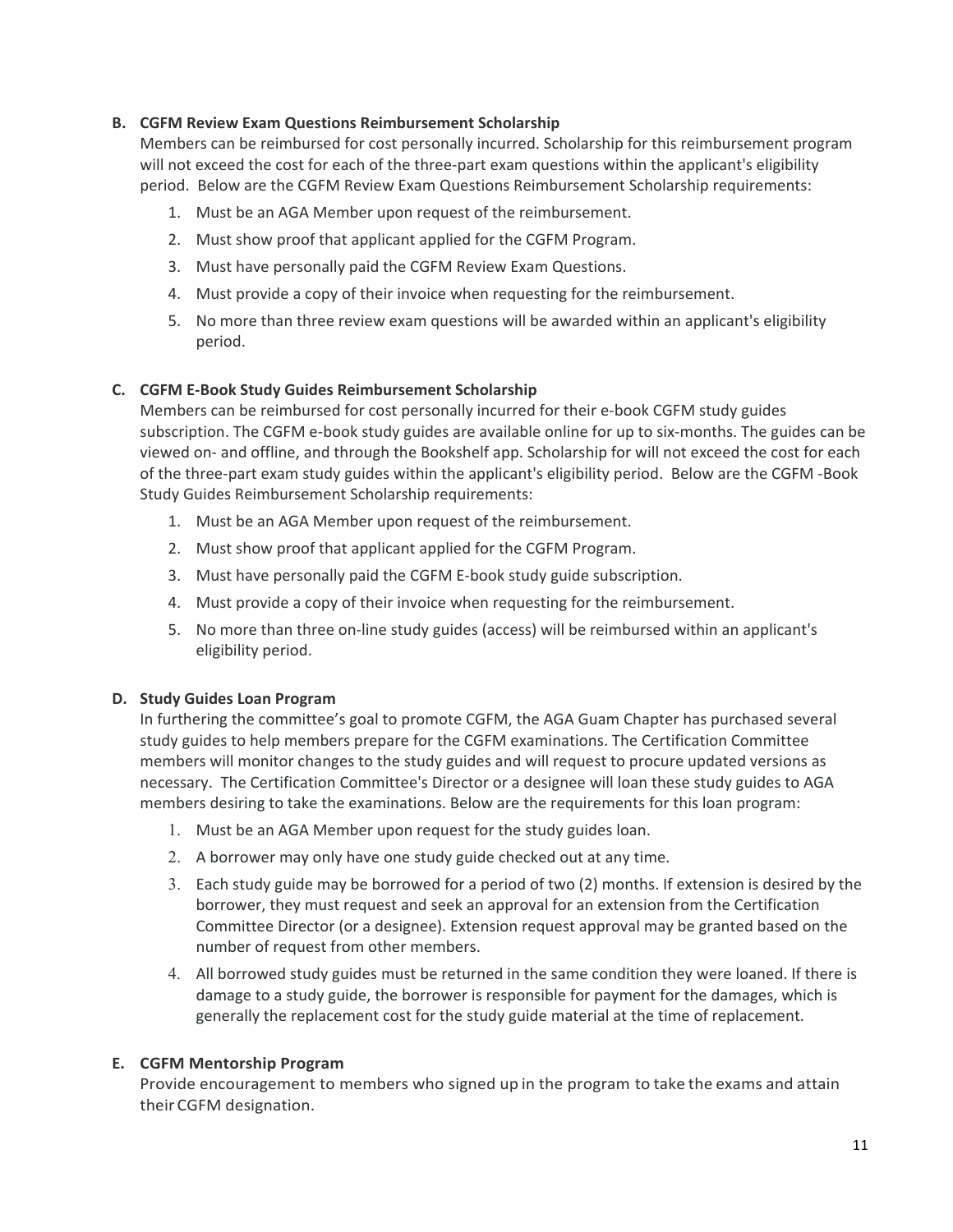#### **F. Study Groups**

Committee can facilitate/coordinate a study group upon members' requests.

#### **G. CGFM Program Eligibility Period**

For those who registered into the program on January l, 2020 and thereafter, the eligibility period to take the CGFM examinations will expire 18 months from the date of the CGFM application approval. If you're registered into the CGFM program prior to January 1, 2020, your eligibility period is 3 years from the date of your CGFM application approval.

If your eligibility period ends before you pass all three examinations, you will need to reapply as a new candidate and pass all of the examinations during your new eligibility period. Extensions of eligibility may be granted to individuals who have passed at least one of the CGFM examinations before the end of his or her eligibility period. Extensions will not be granted to individuals who have not passed at least one of the CGFM examinations.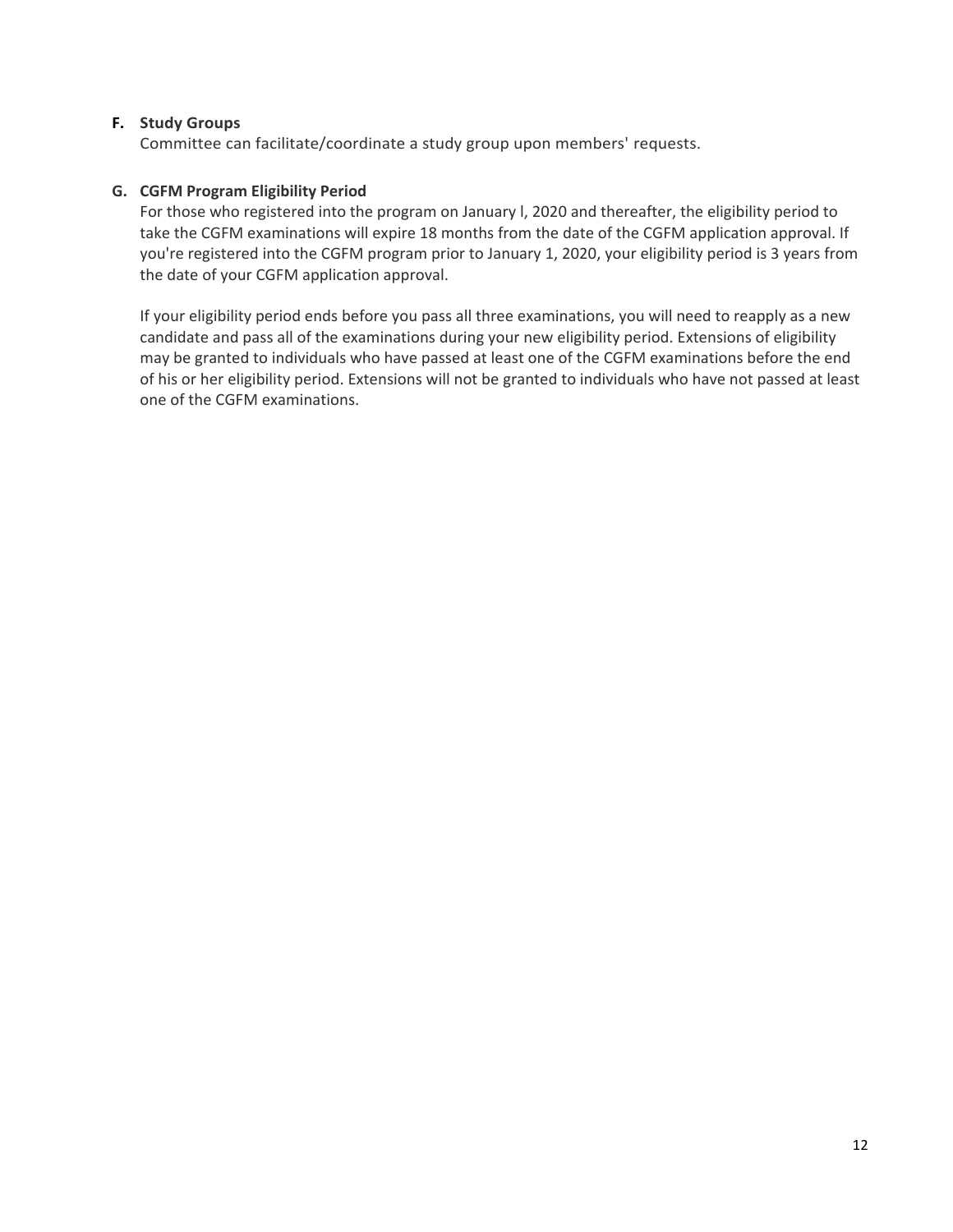## **VII. Achievements in Chapter Excellence (ACE) Awards Program**

The Achievements in Chapter Excellence (ACE) Awards program is designed to support, encourage and promote the accomplishment of AGA's mission and to provide best practices for a well-rounded chapter. ACE is designed to recognize a chapter's performance in relation to a standard or benchmark linked to AGA's mission, along with compliance with items critical to a chapter's success.

ACE prepares our Chapter President, officers, and directors for their leadership roles by providing a basis for drafting the Chapter's strategic plan and annual goals. Chapter officers and directors use ACE to plan the year's activities and events, prepare to meet the Chapter's needs, and position the Chapter for a successful year. ACE focuses on core areas for Chapter success, including:

- Membership engagement and growth
- Education, professional development, and networking
- Certification
- Communications
- **•** Community Service
- Succession planning and leadership development

Early each calendar year, the AGA Chapter Services Manager will distribute the updated ACE program for the upcoming year and will help chapters prepare. The Chapter Awards Committee Director coordinates the required program reporting with the support of the Chapter President‐Elect, the Chapter President, and NCC Representative. The Chapter President will be updated at each CEC meeting on the Chapter's progression towards its goals.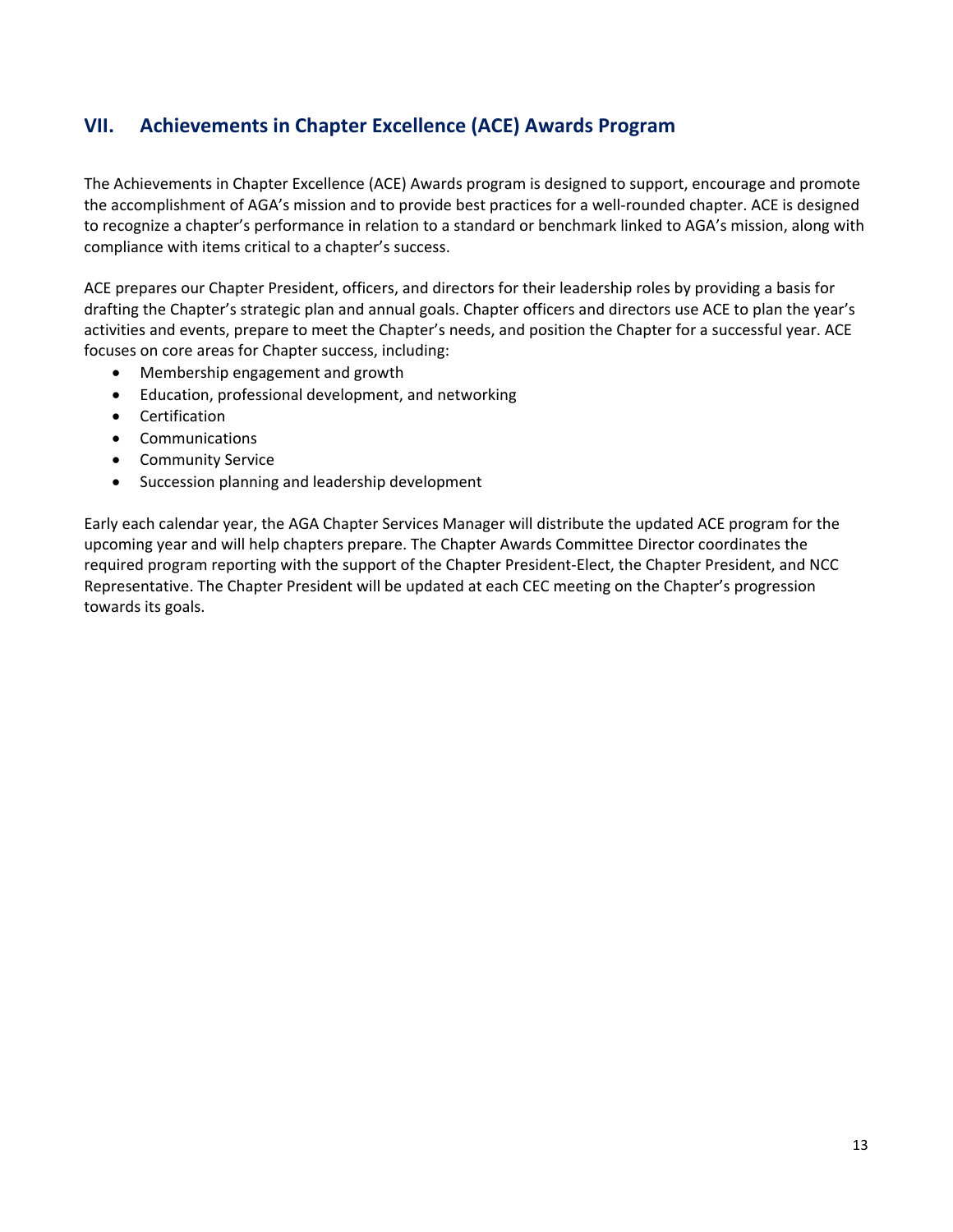## **VIII. Chapter Awards**

The Chapter honors members and others for service both to the Chapter and to the government financial management profession. These awards are founded on principles of leadership, accountability, transparency, and financial stewardship.

The tasks of the Awards Committee include but are not limited to the following:

- Collaborate and coordinate with the Chapter President and the CEC on the award program
- Provide input into the strategic plan and annual report relevant to the award program
- Develop a timeline to ensure National applications are submitted timely and there is an appropriate amount of time for local awards
- To the maximum extent possible, participate in the AGA National Award Programs; consult the National website (www.agacgfm.org) regularly to keep up with updates and deadlines
- Whenever practical, use the National Award application form or develop a written application form with clear evaluation metrics
- For local awards, select an odd number of judges and collect both scores and rankings
- Announce availability of applications, nominees and winners in the Chapter Newsletter, website, email blasts, press releases and social media accounts
- Encourage employers to recognize the nominees as well as the winners
- Review SOP annually and update as needed
- Review pertinent awards annually for applicability

#### **Annual awards may include the following:**

#### **A. Local Chapter Awards**

- 1. **The Professor John M. Phillips Excellence in Government Accountability Award:** This award recognizes a government professional who exemplifies and promotes excellence in government, outstanding leadership, high ethical standards, and innovative management procedures. It is named after Professor John M. Phillips, CGFM, CPA, MBA, for his contributions to advancing government accountability in the Pacific region. Professor Phillips was a charter member of the Chapter and a retired tenured professor of accounting at the University of Guam (UOG) after a 22‐year career. Nominees and the winner will be recognized at the bi‐annual GPDT or in the off‐years in July or August. Former winners will be invited to participate in judging.
- **2. Best Citizen‐Centric Report Award:** In coordination with the Accountability Committee, this award recognizes outstanding Citizen‐Centric Reports (CCRs) that meets the design elements cited in Public Law 30-127 and other factors. All government of Guam entities with a prepared CCR are eligible for this award GovGuam Agencies will also be encouraged to submit their CCRs to AGA National for a *Certificate of Excellence in Citizen‐Centric Reporting*. The Accountability Committee will coordinate these awards. Awards will be presented annually in October or November.
- 3. **Best Government of Guam Website Award:** This award recognizes an outstanding government of Guam website that promotes transparency and accountability. Judging is determined on compliance with Public Law 28‐57 and other factors. All government of Guam websites are eligible for this award. The Accountability Committee or a designee by the Chapter President will coordinate these awards. Awards will be presented annually in October or November.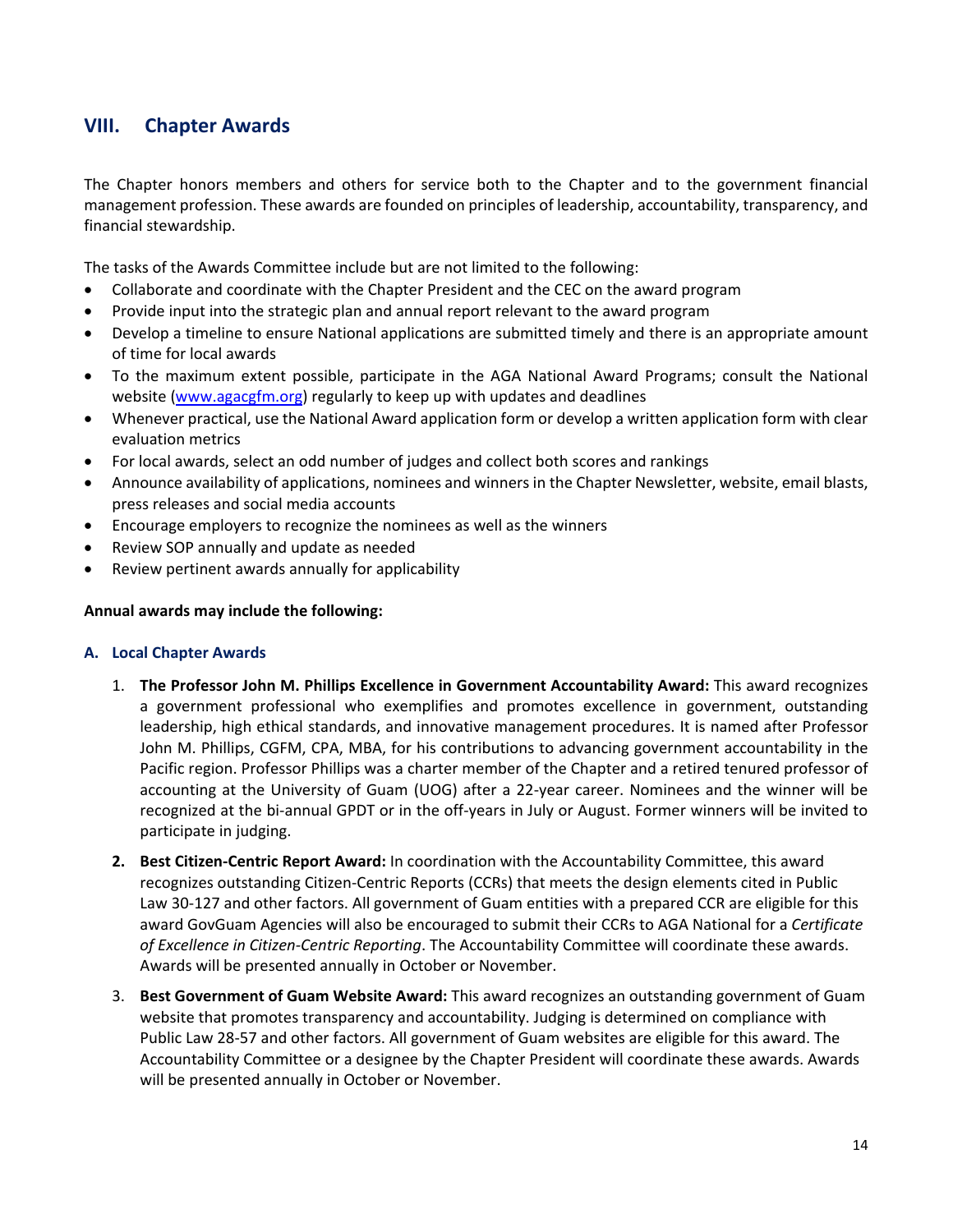- 4. **Guam Chapter Service Award:** This award recognizes a CEC member whose participation is above and beyond the call of duty and for their outstanding service to further the objectives of the CEC and Chapter for matters that have made a positive impact and improvement on Chapter operations. The CEC, by majority vote, determines the recipient of the Chapter Service Award. Nominees and the winner will be recognized at the bi-annual GPDT or in the off-years in July or August.
- 5. **Guam Chapter Education Award:** This award recognizes a member who demonstrated an outstanding commitment to providing educational opportunities that promote the Chapter. The Education Committee will nominate the winner. The winner will be recognized at the bi-annual GPDT or in the off-years in July or August.
- 6. **Guam Chapter Community Service Award:**  This award recognizes a member who demonstrated an outstanding commitment to volunteer community service projects.
- 7. **Emerging Leader Award (Chapter and National):** This award recognizes a member who demonstrated the skills to be an outstanding leader and who has shown a commitment to improving Chapter operations. Nominees must have 5‐10 years of work experience.
- 8. **Guam Chapter Agency Service Award:** This award recognizes outstanding support provided by an agency to the Chapter. Eligible agencies will have consistently made important contributions in support of the development and enhancement of AGA. All public agencies and private organizations are eligible for this award.
- 9. **Recognition of CEC Members and Committee Members:**  At the discretion of the Chapter President, awards of recognition may be presented to the CEC members and Directors.
- 10. **Special Recognition Award:** Members may be awarded special recognition for meritorious service to the Chapter and/or AGA. The recipient must be approved by the CEC.

#### **B. National Leadership Awards**

- 1. **Excellence in Government Leadership Award (state/local):** Honors state, local or tribal government professionals who exemplify and promote excellence in government financial management, outstanding leadership, high ethical standards, and innovative management procedures. Recognizes cumulative achievements of individuals who throughout their public career have served as a role model for others and have consistently exhibited the highest personal and professional standards. Nominees must have been employed by the government at the time the work being recognized was perform. Nominees do not have to be members of AGA
- 2. **William R. Snodgrass Distinguished Leadership Award (state):** Honors state government professionals who exemplify and promote excellence in government financial management and who have demonstrated outstanding leadership in enhancing sound financial management legislation, regulations, practices, policies, and systems. Recognizes exceptional leadership that led to improved financial management practices, policies, systems or operations and individuals that have consistently exhibited the highest personal and professional standards. Nominees must have served in a state government position at the time of the recognized contribution. Nominees do not have to be members of AGA.
- 3. **Distinguished Local Government Leadership Award (local):** Honors local government professionals who exemplify and promote excellence in government financial management and who have demonstrated outstanding leadership in enhancing sound financial management legislation, regulations, practices,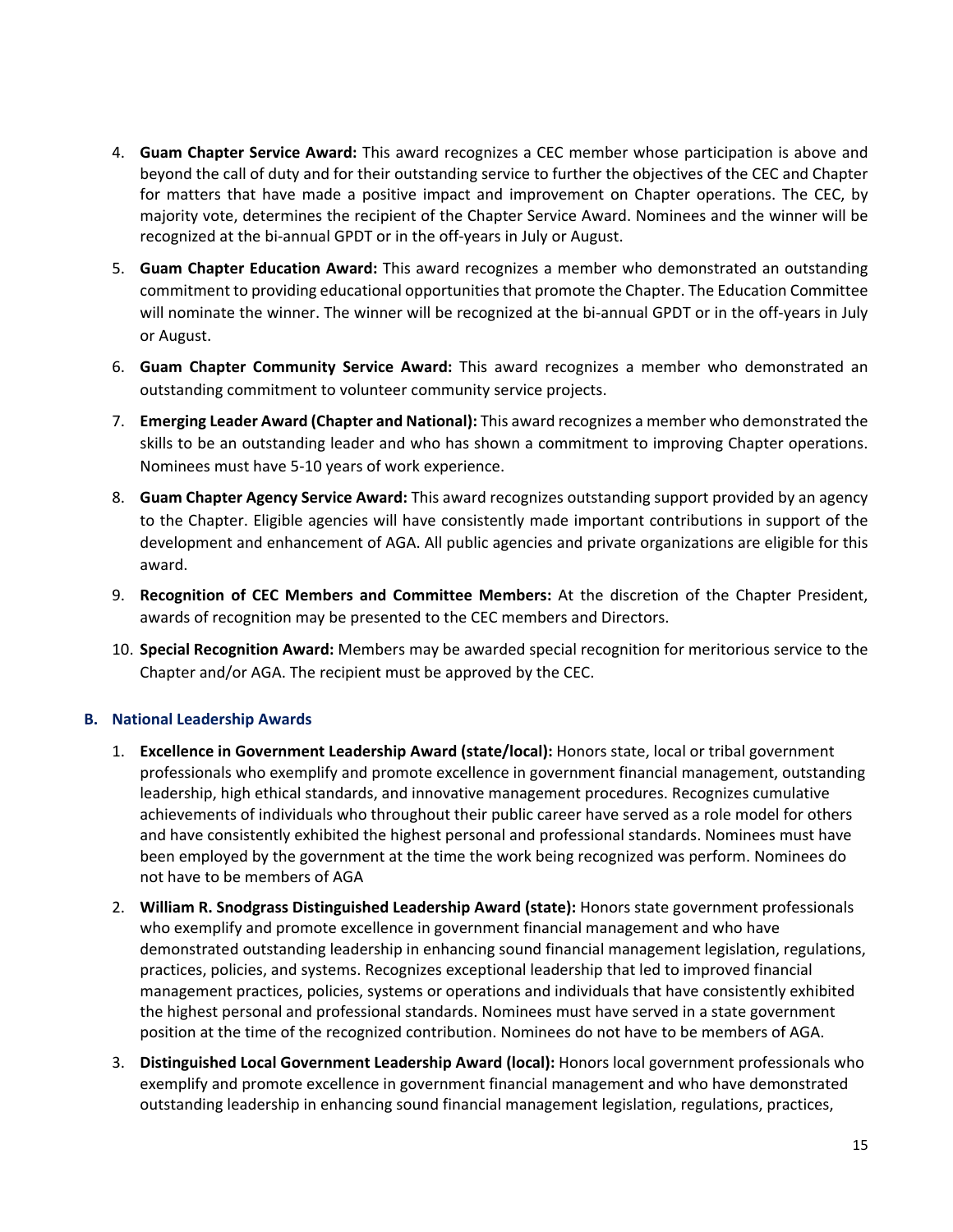policies, and systems. Recognizes exceptional leadership that led to improved financial management practices, policies, systems or operations and individuals that have consistently exhibited the highest personal and professional standards. Nominees must have served in a local government position at the time of the recognized contribution. Nominees do not have to be members of AGA

- 4. **Private Sector Financial Excellence Award (private sector ‐ state/local):** Honors financial executives in the private sector who exemplify and promote excellence in state or local government financial management, outstanding leadership, high ethical standards and innovative management techniques. Recognizes cumulative achievements of individuals who throughout their career have served as a role model for others and who have consistently exhibited personal and professional standards. Nominees must have been employed in the private sector at the time of the recognized contribution. Nominees do not have to be members of AGA.
- 5. **Eleanor Clark Diversity Leadership Award (public sector):** Presented to a public sector leader who has demonstrated excellence and results in promoting diversity, equity, and inclusion in their organization and/or has made a significant impact across a greater public sector population. The award is open to employees in federal, state, local, and tribal governments and academia and is intended to recognize premier leadership efforts in D.E. Nominees do not have to be members of AGA

#### **C. Professional Development Training Awards**

- 1. **Chapter Accountability and Transparency Award:** Recognizes chapters that have demonstrated an outstanding commitment in being a leading source of information and knowledge on accountability and transparency for members and the government community. It highlights AGA's Citizen Centric Reporting initiative and other public reporting initiatives, such as Open Government websites, which provide access and easy to understand information to the public on the use of resources and the results of government operations. These initiatives are intended to increase public awareness and confidence in the integrity, competence, and professionalism of government accountability professionals.
- 2. **Chapter Education Award:** These awards recognize chapters that have done an outstanding job in providing educational programs to its members and other accountability professionals. Recognizes chapters that have demonstrated an exceptional commitment providing one or more educational events, which requires significant commitment of time and/or resources.
- 3. **Community Service Award:** These awards recognize chapters that have demonstrated an outstanding commitment to community service. Receipt of the award reflects that a chapter is willing to and had dedicated significant time and resources to further the recognition and integrity of the CGFM Program.
- 4. **Chapter CGFM Award:** This award recognizes AGA chapters that have done an outstanding job in promoting the CGFM program to its members, other accountability professionals and their communities. Receipt of the award reflects that a chapter is willing to and had dedicated significant time and resources to further the recognition and integrity of the CGFM Program.

#### **D. Other National Awards**

1. **Achievement in Chapter Excellence (ACE) Award:** The Achievements in Chapter Excellence (ACE) Awards Program recognizes individual chapter performance and provides a standard by which each AGA chapter maintains a well‐rounded operation for the professional growth of its members. Details about this program are contained in the AGA publication titled, Achievements in Chapter Excellence (ACE) Awards Support. Find out more at chapters@agacgfm.org.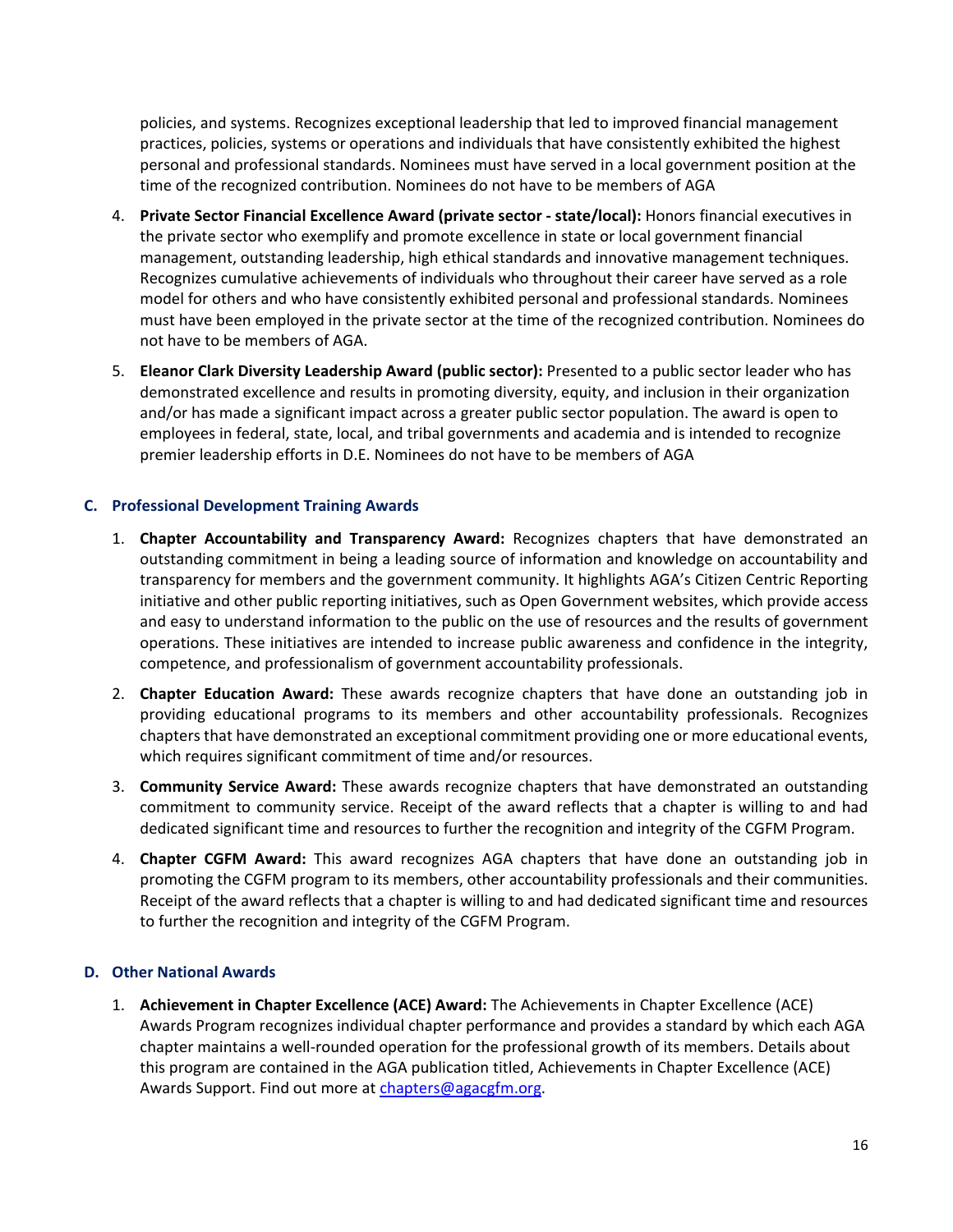- 2. **Volunteer of the Year Award:** AGA's National President presents an annual Volunteer of the Year Award to one member from each chapter, recognizing significant service to a chapter. Chapters may nominate one individual each year by May 31.
- 3. **Chapter Communications Award:** The annual chapter communications award is designed to recognize the outstanding efforts of AGA's chapter communicators. Entries for each contest are judged by a panel of staff and volunteers, who choose one first place award recipient in each chapter group. Awards are presented every year during the PDT. All chapters are encouraged to participate. Award details and the submission form are available here. For more information, contact chapters@agacgfm.org.

| <b>Month</b>                                           | Award                                                                                                                                                                                                                                                                                                                                                                                                                                                               |  |  |  |  |
|--------------------------------------------------------|---------------------------------------------------------------------------------------------------------------------------------------------------------------------------------------------------------------------------------------------------------------------------------------------------------------------------------------------------------------------------------------------------------------------------------------------------------------------|--|--|--|--|
| July / August                                          | If Guam Professional Development Training Year, awards presented at<br>Conference<br>Professor John M Phillips Excellence in Government<br>П<br><b>Best Government of Guam Website</b><br>п<br><b>Guam Chapter Service Award</b><br>٠<br><b>Guam Chapter Education Award</b><br>٠<br><b>Guam Chapter Community Service Award</b><br>٠                                                                                                                               |  |  |  |  |
| <b>October - December</b><br><b>October / November</b> | <b>Guam Chapter Agency Service Award</b><br>٠<br>National Leadership Awards presented at the National Leadership Training<br>Excellence in Government Leadership Award<br>٠<br>William R Snodgrass Distinguished Leadership Award<br>$\blacksquare$<br>Distinguished Local Government Leadership Award<br>٠<br>Private Sector Financial Excellence Award<br>$\blacksquare$<br>Eleanor Clark Diversity Leadership Award<br>٠<br><b>Best Citizen-Centric Awards</b>   |  |  |  |  |
| January - March<br>May                                 | National Professional Development Training Awards of Distinction<br><b>Emerging Leadership Award</b><br>п<br>Chapter Accountability & Transparency Award<br>٠<br>Chapter CGFM Award<br>٠<br><b>Chapter Education Award</b><br>٠<br>Emerging Leader Award of Excellence (also Chapter Award)<br>٠<br><b>Chapter Communications Award</b><br>$\blacksquare$<br>Achievements in Chapter Excellence (ACE) Awards<br>National Volunteer of the Year (also Chapter Award) |  |  |  |  |
| June                                                   | AGA Guam Chapter President's Awards                                                                                                                                                                                                                                                                                                                                                                                                                                 |  |  |  |  |

The following timeline can be used as a guide to plan for the Program Year (July‐June)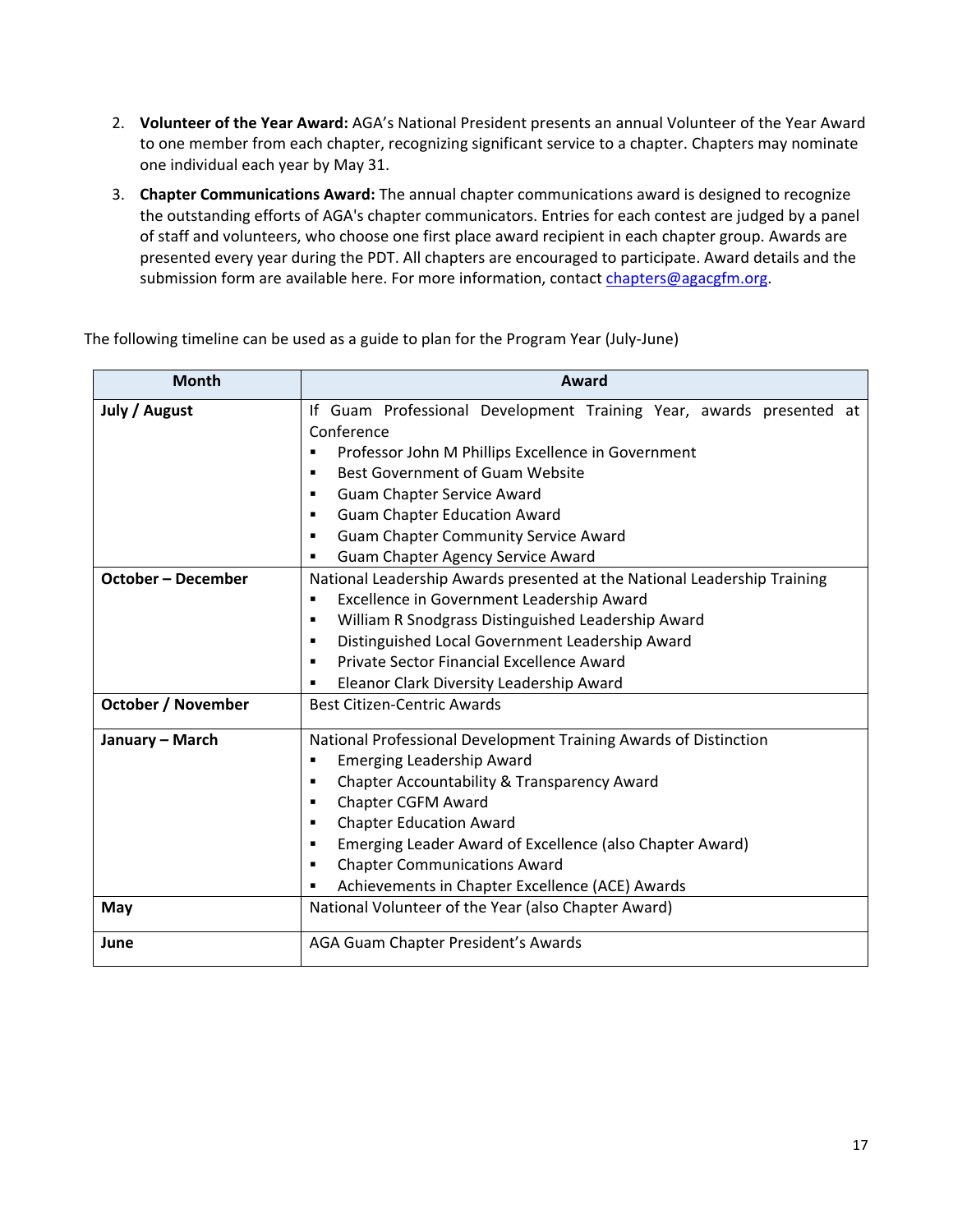## **IX. Scholarships**

The Chapter provides academic scholarships for students pursuing degrees in business administration or public administration. These scholarships are coordinated by the Scholarship Director in collaboration with the Chapter President and the CEC. The scholarships are funded annually through the Chapter's budget approved by the CEC. The Scholarship Director prepares the application and criteria for award.

The Scholarship Committee's main objective is to promote the Chapter's local scholarships and the AGA National Chapter's scholarships to students from UOG and GCC. This includes working closely with the Communications – Website and Communications – Newsletter committees to share the scholarship information and application as they become available. The Scholarship Committee will also collaborate with the Young Professionals committee to promote the program at least once a year to UOG's Junior Accountants Society and GCC's Association of Junior Accountants.

The Scholarship Director and/or Co‐Director are responsible for the promotion, execution, and updating of the application and criteria for the awards at the start of every Fall and Spring semesters for the University of Guam (UOG) and Guam Community College (GCC), and updating the related policies and procedures.

#### **A. Local Scholarships**

#### **1. Herminia Dierking Scholarship Program – UOG**

The Herminia Dierking Scholarship program is sponsored and funded jointly by the Chapter and private sector contributors in recognition of the achievements of the late Herminia H. Dierking, a Legislator, Educator, Humanitarian, Past President the Chapter, Past Regional Vice President of AGA Pacific Rim, and a past recipient of the AGA National Chapter Service award.

Two undergraduate students per semester will be awarded based on the amount set forth in the CEC approved budget. If no applicants are received under the Chapter Scholarship, a third undergraduate student may be awarded, subject to the availability of funds.

Awards will be issued to UOG to off‐set the cost of tuition and fees or books and any remaining balance will be issued to the award winner by UOG. The Herminia Dierking Scholarship requirements are:

- i. Applicant must be a full‐time (12 credit minimum) incoming Junior or Senior enrolled in the UOG School of Business and Public Administration with a major in Accounting, Business Administration, Finance and Economics or Public Administration.
- ii. Applicant must have a minimum Grade Point Average (G.P.A.) of 3.0 as of the preceding semester.
- iii. Applicant must submit an essay in response to the essay question of choice posed by the Scholarship Committee. Essay questions are generally related to promoting accountability and transparency in the government environment but are subject to change based on the current program year's theme.
- iv. Award winners will be required to participate in at least one AGA community service project.
- v. Past scholarship recipients are not eligible.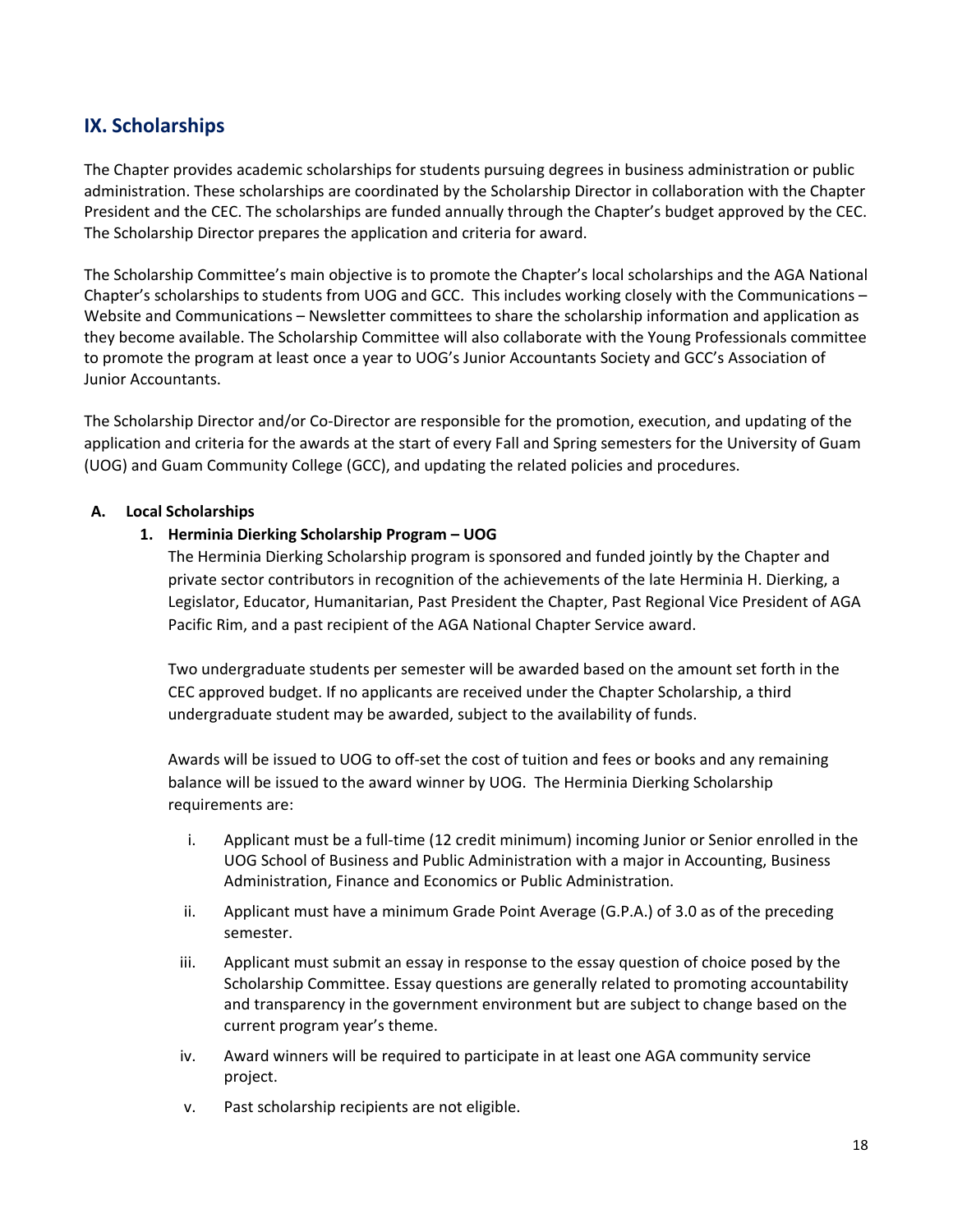#### **2. AGA Guam Chapter Scholarships ‐ GCC**

The AGA Guam Chapter Scholarship program is sponsored and funded jointly by the Chapter and Private sector contributors to advance government accountability and transparency in all government levels by reaching out to all accountability professionals from Accounting Technicians to Accountants.

Two undergraduate students per semester will be awarded based on the amount set forth in the CEC approved budget. If no applicants are received under the Herminia Dierking Scholarship Program, additional undergraduate students may be awarded, subject to the availability of funds.

Awards will be issued to GCC to off-set the cost of tuition and fees or books and any remaining balance will be issued to the award winner by GCC. The Chapter Scholarship requirements are:

- i. Applicant must be a part-time or full-time student and have completed at least 24 out of 60 credit hours towards the Associate's Degree in Accounting at GCC.
- ii. Applicant must have a minimum Grade Point Average (G.P.A.) of 3.0 as of the preceding semester.
- iii. Applicant must submit an essay in response to the essay question of choice posed by the Scholarship Committee. Essay questions are generally related to promoting accountability and transparency in the government environment but are subject to change based on current themes.
- iv. Award winners will be required to participate in at least one AGA community service project.
- v. Past scholarship recipients are not eligible.
- **B.** Other Scholarships. Other scholarships that are available and may be promoted by the chapter includes the Education Scholarships. The chapter may offer this scholarship for members to various training events such as the Guam Professional Development Conference, AGA National PDT, and others. The Education Director will coordinate these scholarships as necessary and recommend for approval by the Chapter President and CEC. Below are other scholarships administered by the chapter. These includes CGFM scholarships and national scholarships.
	- **1. CGFM Scholarships.** The Chapter aims to promote the CGFM as the certification of choice for government accountability professionals. Scholarship applicants can receive reimbursements of the CGFM exam registration fee and the costs for each part of the CGFM exam (no more than three). The scholarship program also offers reimbursement for study materials, practice exams, study guide loans, and study group. Refer to SOP‐03 (CGFM Certification Programs, Testing, and Reimbursement Scholarships) for more information on this program.
	- **2. National Scholarships.** The AGA National Chapter also offers national academic scholarships which vary by eligibility (i.e., Rising college freshman, Current undergraduates, and Graduate students). The Scholarship Director, Co‐Director, or Chapter Executive Committee members may offer their assistance to eligible students who wish to apply.
	- **3. Education Scholarships.** The Chapter may offer scholarships for members to various training events such as the Guam Professional Development Conference, AGA National Professional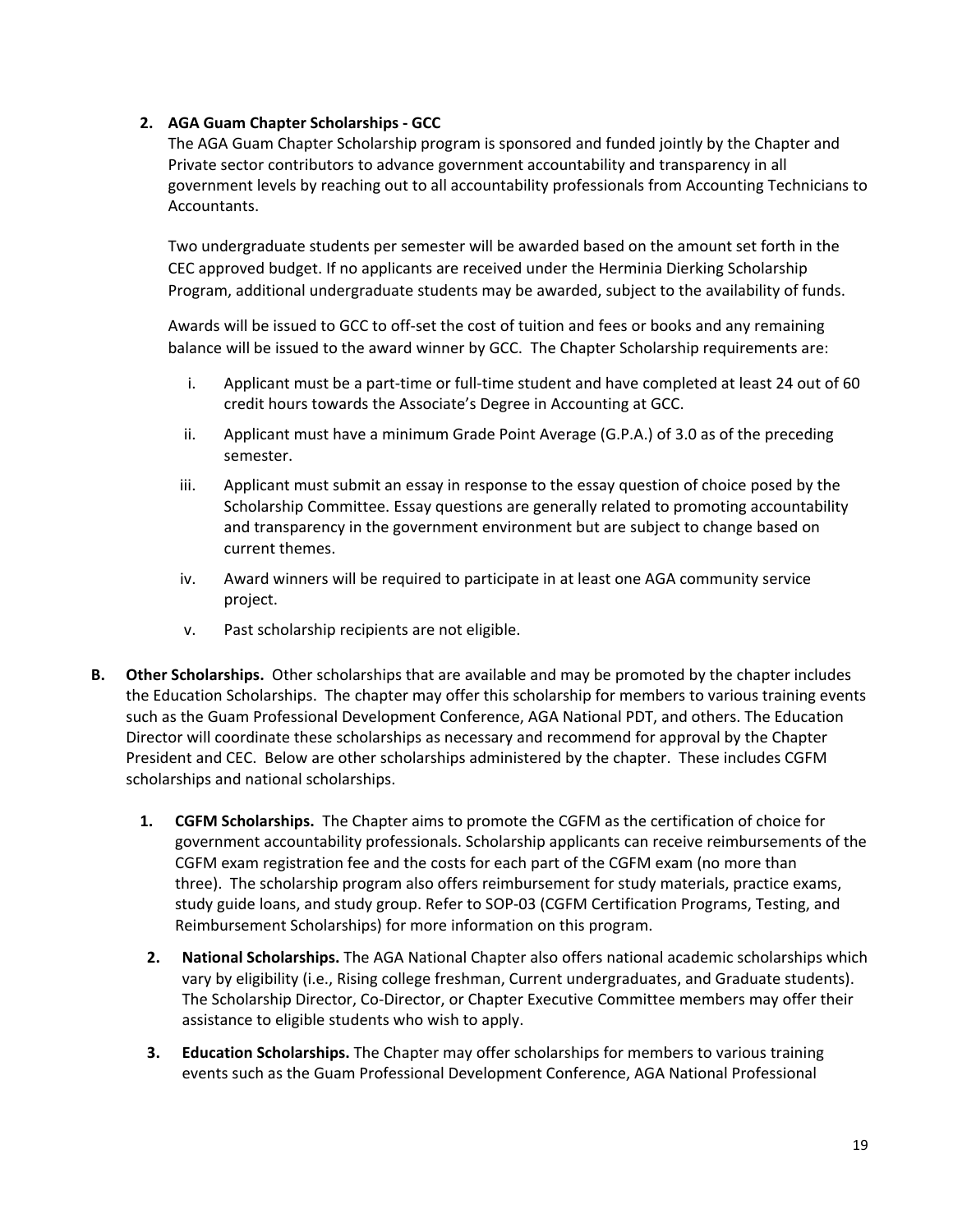Development Training (PDT), and others. The Education Director will coordinate these scholarships as necessary and recommend to the Chapter President and CEC for approval.

Other scholarships may be awarded to members for membership fees and training costs as determined by the Chapter President and CEC and subject to funding availability.

#### **C. Scholarship Screening Procedures**

The Scholarship Director and/or Co‐Director must provide the updated scholarship application form and information sheets to the Chapter Officers for review and approval prior to transmitting to the respective schools' financial aid offices. The scholarship applications should be made available for a minimum of one month prior to their due dates. Applications will be received and pre‐screened by the financial aid offices and should be forwarded to the Scholarship Committee one week following the due date.

The Scholarship Director will select a panel of five CEC members to evaluate all applications based on an established rubric. In the event that the number of applicants received equal the number of available awards, the panel may consist of three CEC members to include the Director, Co‐Director, and one CEC member to ensure that the relevant criteria have been met. The Director and/or Co-Director will formally notify all award winners no later than two weeks following the due date. The Director and/or Co‐Director will also send non-selection letters to applicants who were not selected. In the event there is no Co-Director, another CEC member will be selected.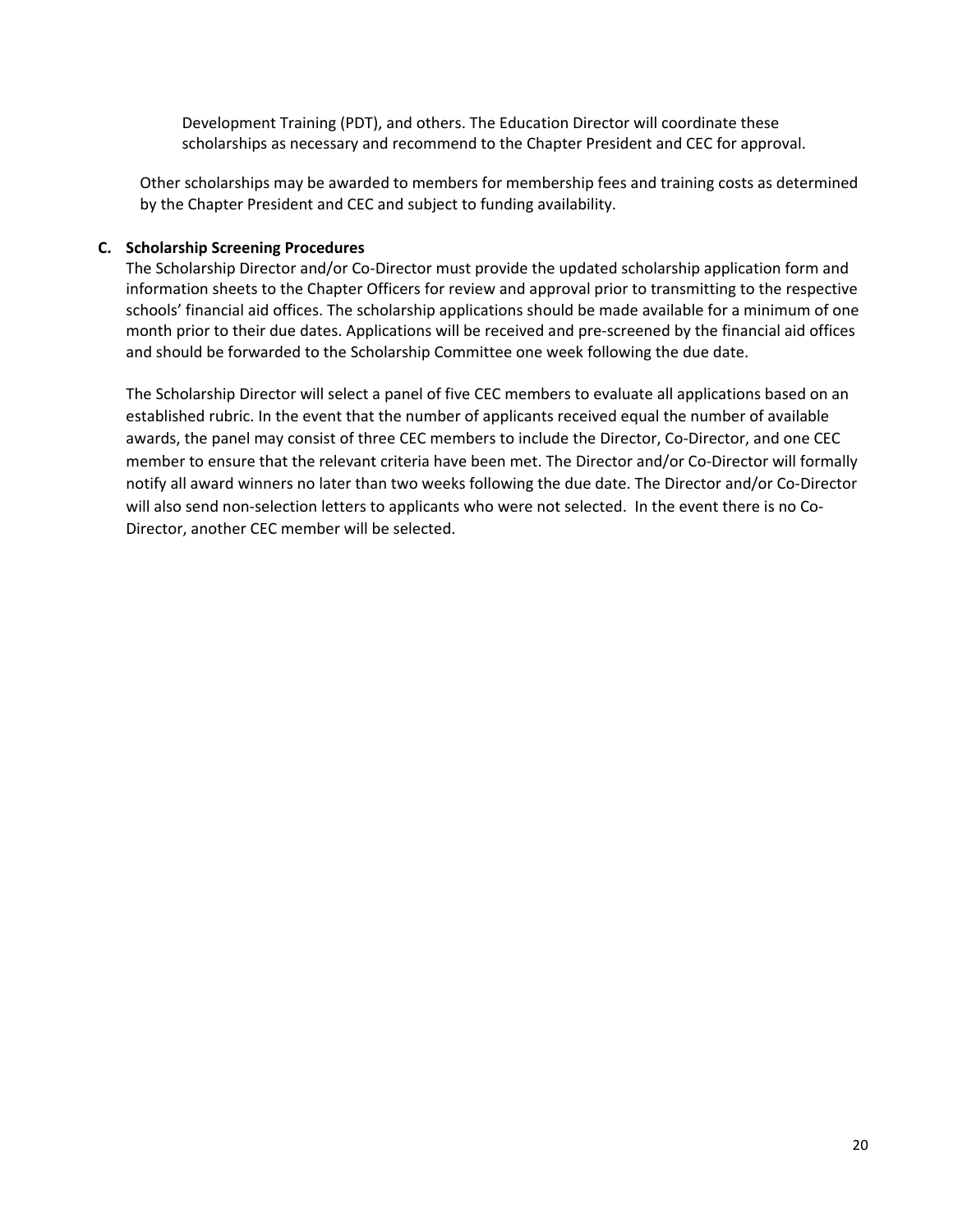## **X. Financial Controls & Guidance**

The Treasurer is the custodian of the chapter funds and is responsible for chapter financial records and reports, including maintenance of adequate records of all transaction involving chapter funds.

- The AGA fiscal and program year runs from July  $1<sup>st</sup>$  through June 30<sup>th</sup>.
- Official name: Association of Government Accountants‐Guam Chapter
- Employee Identification Number (EIN) is 96‐0065694.
- Mailing address: P.O. Box 1124, Hagatna, Guam 96932.
- Website: **http://aga.guam.net**
- QuickBooks is used to manage the AGA transactions and the Treasurer should become familiar with its functions.
- Approximately 15 hours a month is required to fulfill the Treasurer's duties.
- Funds are deposited to the AGA account at the Bank of Guam. One savings account is held at Coast 360 Federal Credit Union.
- There are three funds maintained:
	- 1. *Community Service Fund* to account for community service activities
	- 2. *Professional Development Fund* to account for educational activities
	- 3. *Chapter Fund* to account for all other activities

#### **Monthly Requirements**

#### **A) Financial Statements**

The monthly financial statements (previous month) are prepared preferably after reconciling the bank statement. The financials are:

- $\triangleright$  Sent to each CEC member via email before the monthly CEC meeting for discussion and approval.
- $\triangleright$  Distributed to the members at the monthly membership meeting.
- $\triangleright$  Sent to Communications Chair to post on AGA website.
- $\triangleright$  Cash balances must be maintained above \$30,000. Notify CEC if balances are expected to fall below \$30,000.

#### **B) Disbursements**

- $\triangleright$  All payments are made by check. No cash payments from the Chapter account will be made. Reimbursements are processed as quickly as practicable.
- $\triangleright$  Prepare requested check disbursements with disbursement voucher and appropriate supporting documentation. Most documentation is maintained electronically.
- $\triangleright$  Chapter checks require two signatures which signify approval of the disbursement. The two signors must sign after reviewing supporting documentation.
- $\triangleright$  Checks cannot be signed by a payee.
- C) Check AGA Post Office Box 1124 at Agana Post Office a minimum of once a month for bank statement. Check more often if possible to ensure timely receipt of payments and other notices.
- D) Maintain monthly chapter meeting attendance sheets, reconcile to cash collected, and deposit the next day or as soon as possible at the Chapter's operating account. Email copy of attendance sheet to Membership Chair and Secretary for attendance tracking.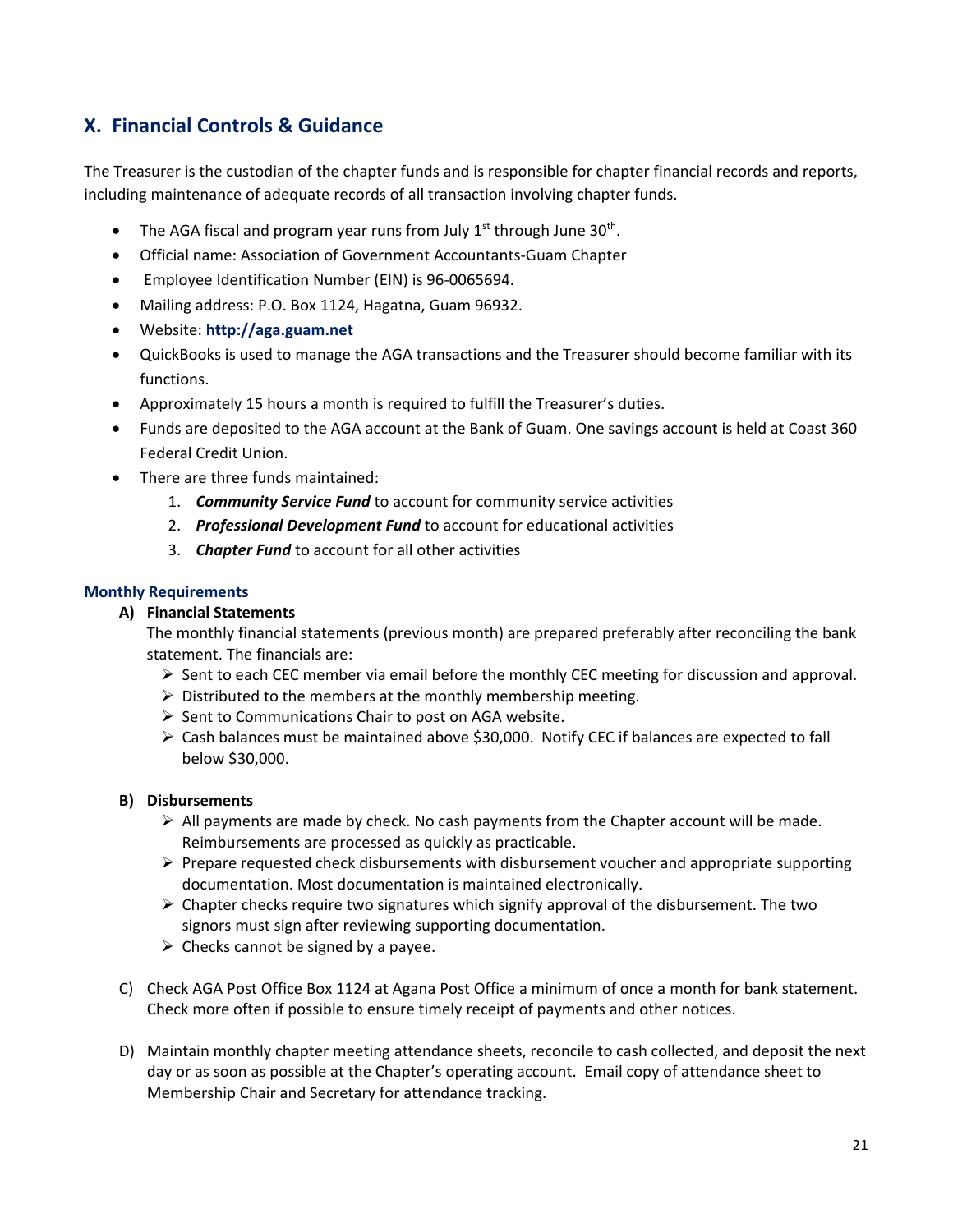#### **Annual Requirements**

#### **A) Annual Reports**

Several reports are required to be filed with the Department of Revenue and Taxation.

| September 1:  | File Annual Report at DRT's Business License Branch.                                                                                                                                       | 18 GCA §4304  |
|---------------|--------------------------------------------------------------------------------------------------------------------------------------------------------------------------------------------|---------------|
| August 15:    | Publish the Chapter's financials in newspaper. Keep<br>newspaper clipping of ad.                                                                                                           | 18 GCA §14102 |
| September 30: | File Annual Information Return for Tax Exempt<br>Persons at DRT's Business License Branch (90 days<br>after fiscal year). Attach copy of newspaper<br>publication of financial statements. |               |
| November 15:  | File Form 990 (if organization had income of \$25,000<br>or more) at DRT's Income Tax Branch (5 months<br>after fiscal year).                                                              |               |
| January 31:   | Form 1099 MISC                                                                                                                                                                             |               |

#### **B) Signatory Card**

Update signatory card for bank account at beginning of fiscal year. Signatories are President, President‐ Elect, Immediate Past President, Secretary, and Treasurer. Obtain and submit the following to bank:

- 1. Copy of officers' identification.
- 2. Officers' signatures on card
- 3. Meeting minutes declaring signatories

#### **C) Maintain electronic documentation if possible**

Maintaining hard copies becomes cumbersome for space requirements since the Chapter does not have a static permanent office.

#### **Financial & Budgetary Controls**

#### **A) Annual Budget and Earmarks & Discretionary Spending by the President**

After initial fiscal year CEC meeting, update earmarks from budget approved by CEC. The earmarks serve as approvals by the CEC to obligate funds for specific purposes.

The President may use discretionary authority spending. The policy is set forth the rules discretionary spending during the year on the part of the President of the Chapter. The CEC recognizes that there may be some occasions wherein a small spending decision may need to be made within a time frame that does now allow for deliberation by the entire body. The President of the Chapter is authorized to spend up to \$250.00 per event not to exceed \$1,000 per Program Year for unplanned costs without authorization from the Chapter Executive Committee. As funds are expended, the President will report these expenditures at the next CEC meeting.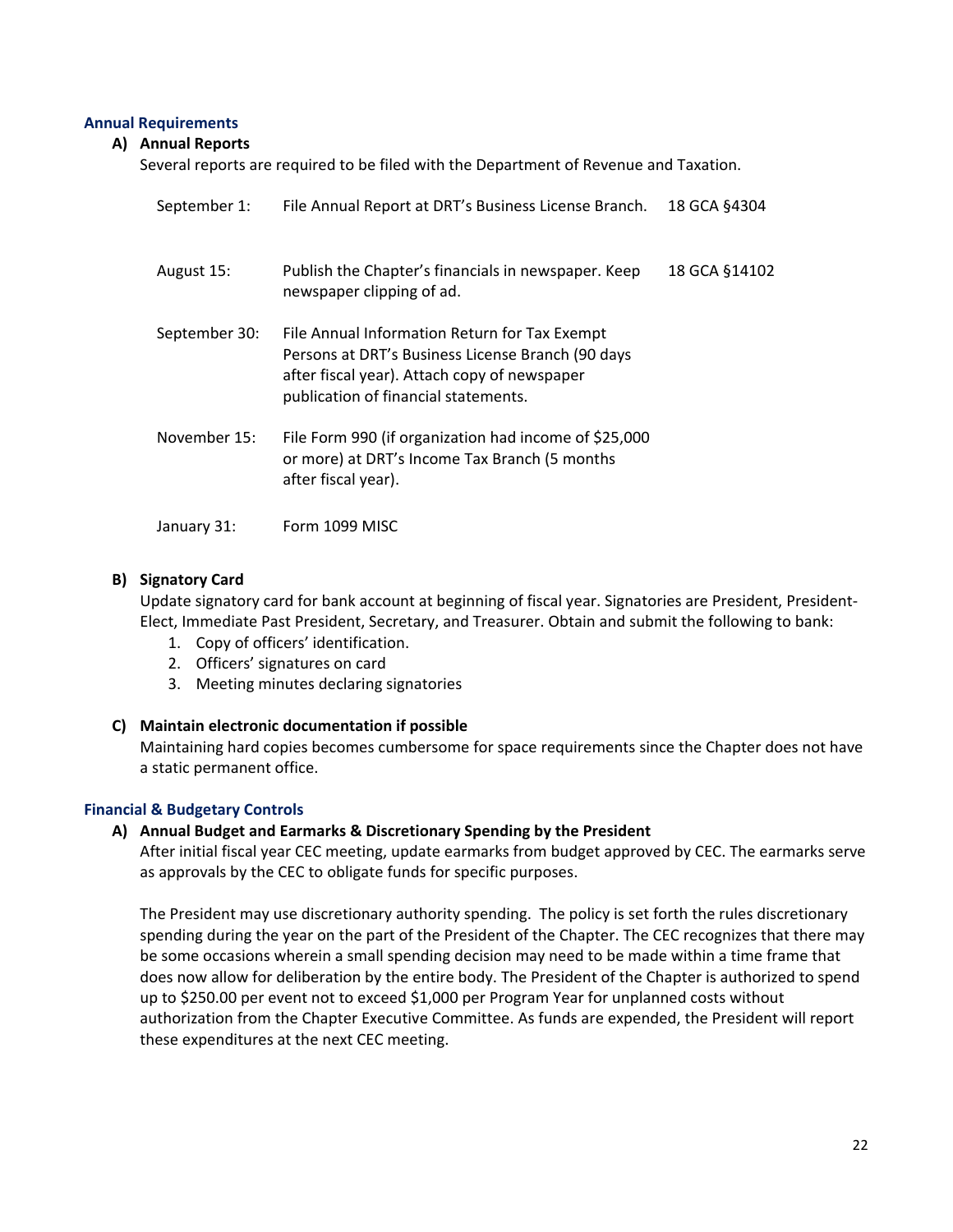The authorization extends to expenditures which are deemed by the President to be prudent and in the best interests of the Chapter. Examples of the types of expenditures that would be authorized are as follows:

- 1. A decision to hold a dinner meeting for the purpose of rewarding committee members at the end of a project and to hold a lessons learned meeting to plan for a future event;
- 2. Hosting a dinner for the Chapter's dignitaries or trainers visiting the island for a purpose of building up the local chapter or enabling the achievement of Chapter goals and objectives;
- 3. Hosting a meal with donors or potential donors; and/or
- 4. Applicable expenditures deemed necessary to carry out the goals and objectives of the Chapter.

The list above is not meant to be exhaustive but a representation of the types of examples of costs that may be incurred. The CEC recognizes that the President must be allowed to exercise his best discretion in a prudent manner when unplanned events arise. While these expenses are not subject to CEC approval, the Treasurer shall perform a general review of the receipts to document the benefit of such expenses and to ensure mathematical accuracy of voucher/s submitted for reimbursement.

#### **B) Administrative Fee for the Chapter**

This set forth the policy for an administrative fee to be assessed on AGA activities in which funds are generated. The CEC has determined that the Chapter Fund should have sufficient funding to cover costs of luncheons and other general costs incurred by the Chapter.

The chapter has been subsidizing the Chapter, Junior Accountants Society (JAS), and Association of Junior Accountants (AJA) member luncheon costs for the monthly general membership meetings. This required the Treasurer to request periodic transfers of funds from the Community Service or the Professional Development funds to the Chapter Fund. The Chapter desires to maintain sufficient funds to minimize the frequency of transfers to/from the said funds. In addition, there are several activities (annual 5K, training sessions, bi‐annual conferences, etc.), in which the Chapter generates income. This procedure applies only to the person holding the office of Treasurer of the Chapter.

It is the policy of the CEC that 10% of the net proceeds of all revenue‐generating activities (i.e., annual 5K, training sessions, bi-annual conferences, etc.) be transferred to the Chapter Fund as an administrative fee. This administrative fee is intended to cover the general expenses of the Chapter, such as and not limited to luncheon meeting subsidies.

#### **C) Minimum Cash Policy Standard**

This is set forth to establish a minimum cash balance target. The CEC has determined that sufficient funds should be kept on hand to ensure there is always sufficient cash on hand to ensure the Chapter is able to carry out its core functions. The Chapter desires to maintain a minimum cash balance that will enable the chapter to continue to make commitments for the training and conference events. This procedure applies only to the person holding the office of President of the Chapter.

It is the policy of the CEC that that chapter account balance minimum target be set at \$30,000. Under normal conditions, CEC members should make best efforts to keep the minimum balance at or above this level in order to facilitate the ongoing operations of the Chapter. It is expected that the balance may drop below this level during the period when conference expenses are incurred prior to the receipt of significant revenues.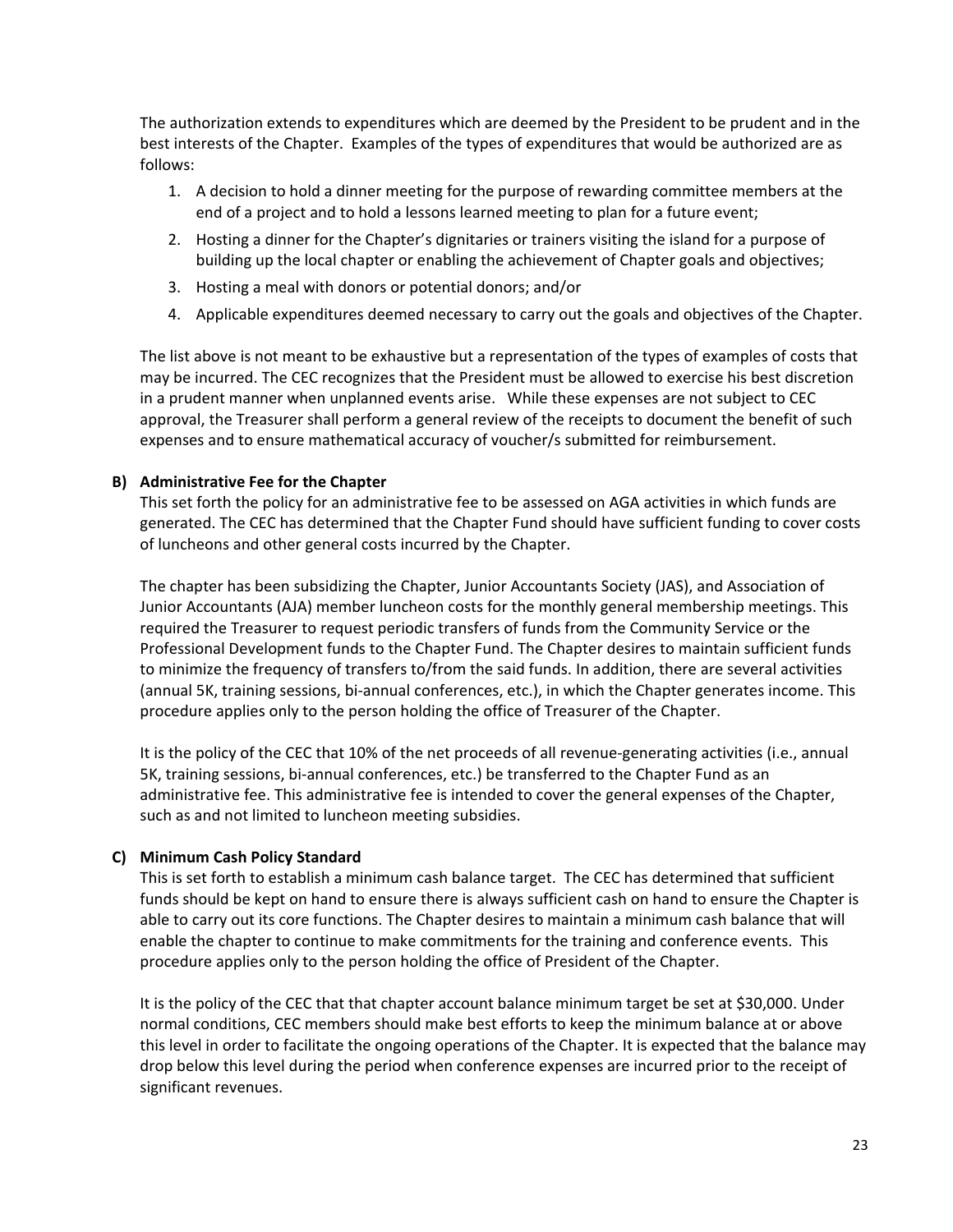## **XI. Appendix 1: Chapter Executive Committee Position Descriptions**

#### **Chapter President**

The Chapter President is responsible for leading and directing the Chapter through its various programs and events with the goal of maintaining a strong, viable Chapter as well as laying the foundation for the Chapter's future. The Chapter President should create an atmosphere that encourages Chapter Directors and members to plan and participate in the current year's activities. The President's managerial responsibility includes:

- 1. Adhering to the National and Chapter bylaws, as well as resolutions and rules regulating the administration of the chapter.
- 2. Keeping the national office fully informed about chapter activities.
- 3. Calling meetings of the membership as prescribed in the chapter bylaws or as may be deemed necessary, and then presiding at these meetings.
- 4. Appointing committee chairs, as prescribed in the chapter bylaws.
- 5. Serving as an ex-officio member of all committees.
- 6. Monitoring the election of chapter officers.
- 7. Championing the AGA and chapter with employers, colleges and universities, the media, etc.
- 8. Ensuring that the Chapter is registered with the State Board of Accountancy (where required) to offer CPEs.
- 9. Revising or affirming the Chapter's mission, vision, and strategies for the program year.
- 10. Participating in national or regional leadership training activities.
- 11. Adhering to the National and Chapter bylaws, as well as resolutions and regulations regarding the administration of the chapter.
- 12. Keeping the National office informed about chapter activities.
- 13. Coordinating with other local chapters (AGA or otherwise) to partner for events or trainings.
- 14. Calling and chairing membership meetings as prescribed in the chapter bylaws, or as may be deemed necessary.
- 15. Preparing the agenda of matters to be covered.
- 16. Issuing (email) notices of meetings.
- 17. Presiding at meetings of the CEC following Robert's Rules of Order.
- 18. Reviewing and approving, with the CEC, the operating plans and budget for the next year.
- 19. Ensuring the Chapter minutes are reviewed and approved by the CEC and published on the website.
- 20. Establishing the monthly CEC meeting dates, times, and locations for the upcoming year, and notifying the general membership of the meetings to discuss chapter business.
- 21. Preparing the chapter officer's directory for distribution to the chapter officers and national office.
- 22. Preparing the president's message for inclusion in the newsletter and on the website.

#### **Chapter President‐Elect**

The Chapter President‐Elect assists the Chapter President and becomes familiar with the Chapter's operations to be an effective leader in the following year. Duties include:

- 1. Participating in AGA's annual volunteer leader training (Lead!).
- 2. Assisting the Chapter President, other officers, and CEC members in carrying out their duties.
- 3. Accepting assigned specific functions from the Chapter President, such as coordination of the ACE Awards information.
- 4. Chairing the Nomination Committee to provide direction in selecting officers and directors for the next year.
- 5. Serving in the President's absence in running monthly meetings or kicking off education events.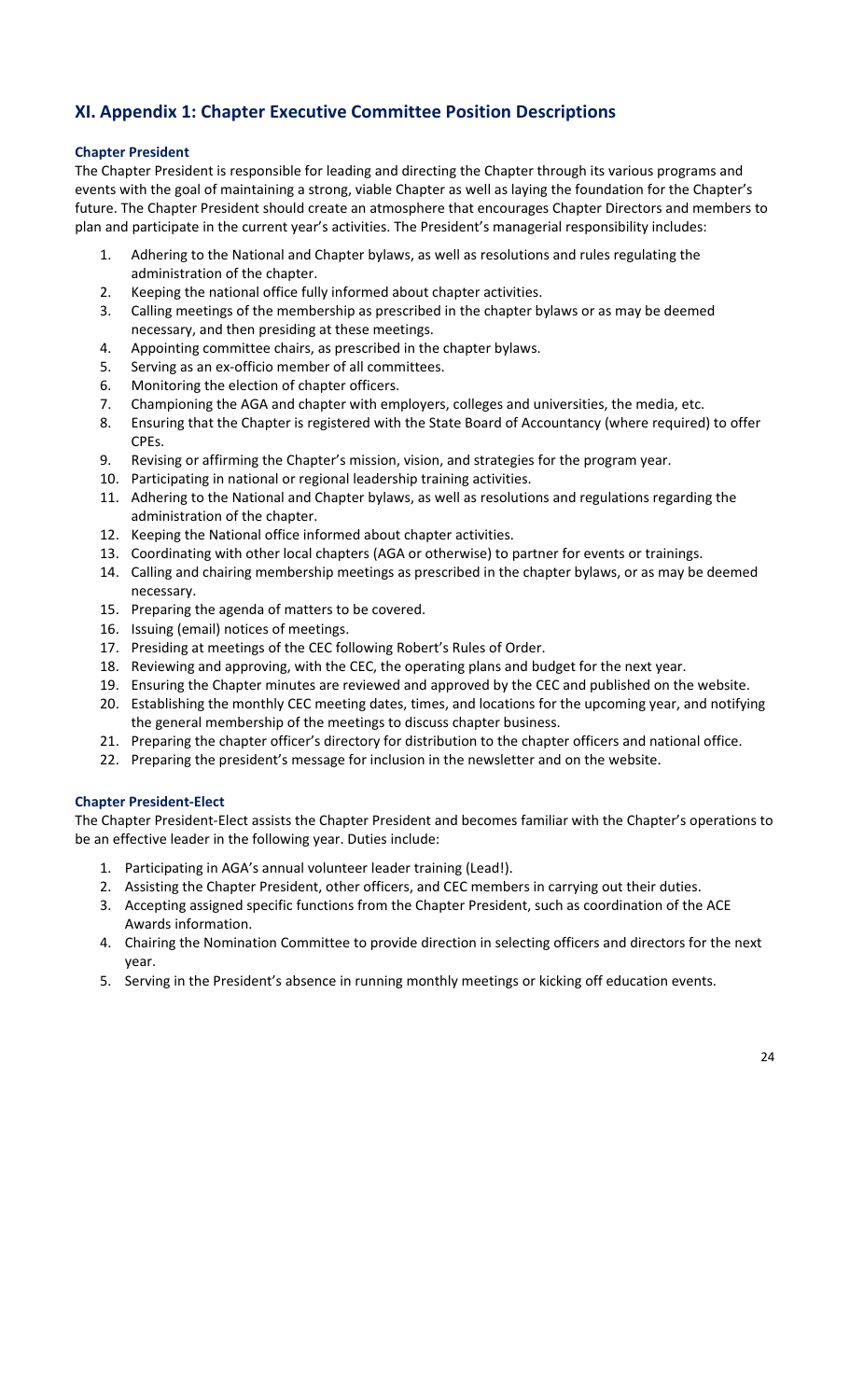6. Meeting with the following year's CEC no later than May prior to the beginning of their presidential term to organize, set priorities for the coming year, decide on the necessary committee structure, and set a timeline for developing the operating plans and budget for the upcoming year.

If the Chapter President's position becomes vacant, the President‐Elect discharges the responsibilities of the office of the President until the expiration of the President's term or until the election of a Chapter President.

#### **Immediate Past President**

The Immediate Past President is an important member of the CEC who can:

- 1. Provide guidance to the Chapter President.
- 2. Offer continuity in Chapter governance.
- 3. Serve as a special projects leader or chair of a designated task force.
- 4. Help identify future Chapter leaders.
- 5. Help promote the Chapter to employers.
- 6. Function as a liaison with other associations and organizations, academia, etc.

#### **Chapter Treasurer**

The Chapter Treasurer is the custodian of Chapter funds and is responsible for Chapter financial records and reports, including the maintenance of adequate records of all transactions involving Chapter funds. Duties include:

- 1. Advising the CEC of how the Chapter's finances should be managed to ensure proper cash flow and long‐ term financial stability.
- 2. Preparing the Chapter's annual consolidated budget.
- 3. Promptly depositing all Chapter receipts in a bank account maintained in the name of the Chapter.
- 4. Making disbursements from the Chapter account only on behalf of the Chapter and supported by appropriate documentation.
- 5. Presenting, at least once a month, a financial report to the CEC.
- 6. Recording revenues for all Chapter activities forwarded by the responsible committee and paying any expenses for these functions.
- 7. Determining if the Chapter is required to file an IRS Form 990 or Form 990EZ.
- 8. Making available to the CEC at any time the Chapter's books and records, which are subject to audit or review at leaser annually.

Guidance can also be found in the Chapter Treasurers Handbook published by AGA and located on their website, www.agacgfm.org under the "Chapter Resources".

#### **Treasurer‐Elect**

The Treasurer‐Elect assists the Treasurer in their duties and is responsible to become familiar with the operations of the Chapter and prepare to become an effective Treasurer in the following year. The Treasurer‐ Elect serves a one‐year term prior to becoming the Chapter Treasurer. In the event that the Treasurer's position becomes vacant, the Treasurer‐Elect will assume the office of Chapter Treasurer until the expiration of the Treasurer's term, or until the election of a new Chapter Treasurer.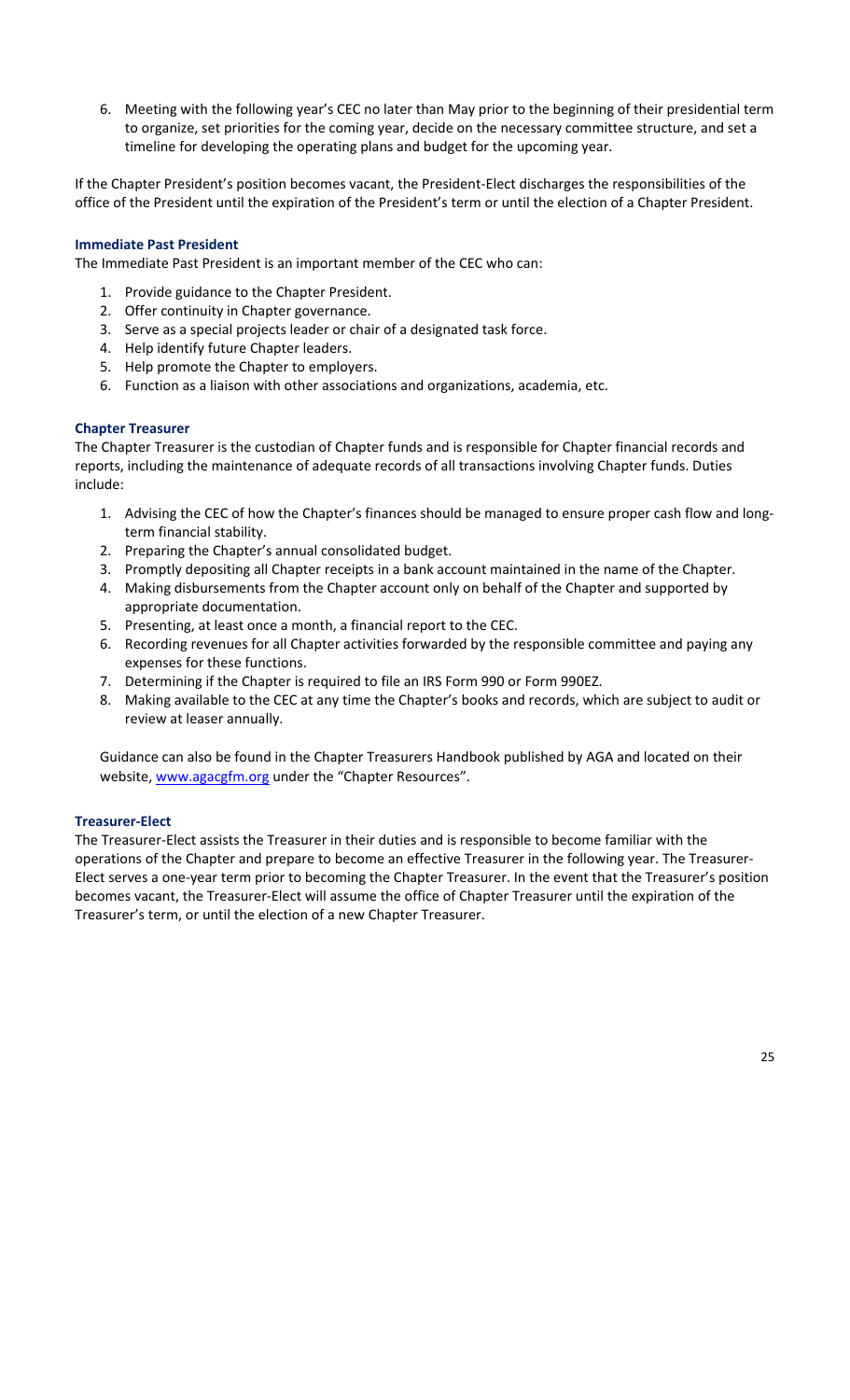#### **Chapter Secretary**

The Chapter secretary is responsible for maintaining official record of the CEC meetings, Chapter membership meetings, and other Chapter business. Duties include:

- 1. Keeping a record of attendance.
- 2. Preparing accurate minutes.
- 3. Obtaining approval of the minutes.
- 4. Ensuring the minutes are published on the Chapter website.
- 5. Serving as custodian of Chapter letterhead and official documents (including all digital data).

The Secretary can be both a recording and corresponding secretary for the Chapter. As custodian of the official chapter files, they may also be the chapter historian, as deemed necessary by the Chapter President.

#### **National Council of Chapters (NCC) Representative**

The NCC Representative is responsible for providing strategic linkage between the Chapter and the National Governing Board. The individual serving in this role should be involved in Chapter leadership activities, be an excellent communicator, forward and strategic thinker, and be knowledgeable about Chapter operations and challenges. Duties include:

- 1. Attending NCC meetings (four per year: in person at PDT and annual leadership training event and 2 virtual).
- 2. Representing and promoting the interests of the Chapter on the NCC while serving as an active ambassador between the Association's national and chapter leaders.
- 3. Providing input to the National Governing Board (NGB) as requested on strategic issues and program impacts, and communicate relevant information from the NCC and NGB to their chapter members and leaders.
- 4. Facilitating connections between chapters by sharing chapter successes and best practices while offering guidance to fellow council members.
- 5. Building a collegial working relationship with other NCC members and the national staff that contributes to collaboration.
- 6. Encouraging the Chapter's involvement in the AGA's programs and activities.
- 7. Supporting and mentoring members serving in Chapter leadership positions.
- 8. Mentoring leaders of new chapters as requested.
- 9. Promoting chapter health and growth.

#### **Accountability Director**

The Accountability Director is responsible for promoting and supporting the Citizen‐Centric Reporting initiative within the Chapter and the government entities in our area. The Accountability Director is also responsible for the following:

- 1. Complete and issue the Chapter's Citizen‐Centric Report (CCR) no later than September 30th.
- 2. Coordinate with the Communication Director to distribute the Chapter's CCR to members and to post on the Chapter's website.
- 3. Coordinate with the Communications Director (Newsletter) to include the CCR in the chapter newsletter.
- 4. Present the Chapter's CCR to the membership during a General Membership meeting.
- 5. Submit the Chapter's CCR to the AGA's Certificate of Excellence in CCR program.
- 6. Coordinate with the Guam Office of Public Accountability (OPA) to issue reminder notices to government agencies about Public Law 30‐127, which requires GovGuam agencies to prepare their CCRs no later than sixty (60) calendar days after their independent audit reports have been released by OPA.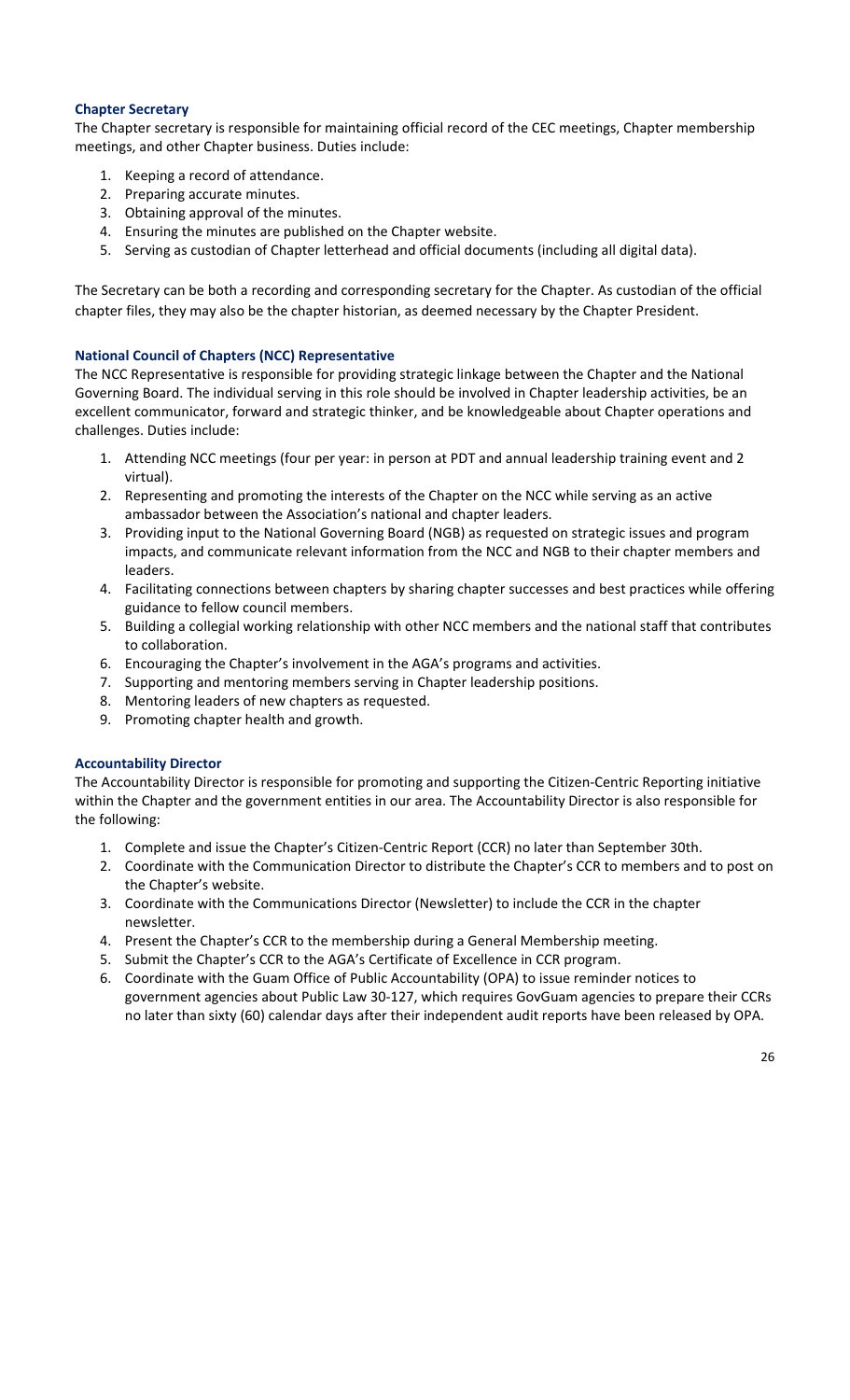- 7. Coordinate with OPA in the monitoring of GovGuam agencies' compliance with Public Law 30‐ 127.
- 8. Provide GovGuam agencies the guidelines for preparing their CCRs.
- 9. Coordinate the "Best Citizen-Centric Report Awards" contest to recognize outstanding CCRs that met Public Law 30‐127's timeline for submission, content guidelines, and design guidelines.
- 10. Encourage and assist at least 10 GovGuam agencies in submitting their CCR to the AGA National's Certificate of Excellence in CCR program.

#### **Awards Director**

The Awards Director is responsible for carrying out the Chapter's local award program, as well as AGA's National Awards and ACE Program. The Chapter awards program serves to reward those in the government financial community who have contributed to the Chapter or its goals. It is an opportunity for the recipients to be recognized by their peers. Other duties include:

- 1. Soliciting nominations for the chapter awards.
- 2. Organizing and chairing the awards committee meeting to select the recipients.
- 3. Obtaining award plaques or certificates.
- 4. Planning the award ceremony, which may be included as part of chapter education event, a chapter program event, chapter meeting, or an evening social event.

#### **Bylaws & Procedures Director**

The Bylaws and Procedures Director is responsible for ensuring Chapter bylaws are consistent with AGA National bylaws and oversees the Chapter's policies and procedures. The Bylaws and Procedures Director reviews every program year the bylaws and procedures for consistency and recommends changes to the bylaws and/or policies and procedures to the CEC and ensures bylaws are provided to all CEC members and are available to all members via the website or upon request.

#### **Professional Certification (CGFM) Director**

The Certification Director is responsible for promoting the value of the CGFM credential to members and nonmembers and works closely with other program directors and committees to identify potential CGFM candidates. Other duties include:

- 1. Working with members seeking support from senior level government financial officials to gain recognition of the CGFM designation at the state and local government level for job placement and promotion.
- 2. Promoting the CGFM credential to members and nonmembers, as well as to state and local government officials for recognition and incentives.
- 3. Supporting individuals striving to maintain the CGFM.
- 4. Working with the national office on important projects like CGFM Month and obtain state/local proclamations for CGFM Month.
- 5. Supporting and coordinating periodic study groups to help candidates prepare for the CGFM exams.
- 6. Maintaining study guides to loan to members.
- 7. Contacting local colleges and universities about opportunities to promote the CGFM designation to students and teachers.
- 8. Participating in career development events to promote the CGFM.
- 9. Carrying out the objectives and initiatives outlined in the CGFM Preparation & Program section of this policies & procedures.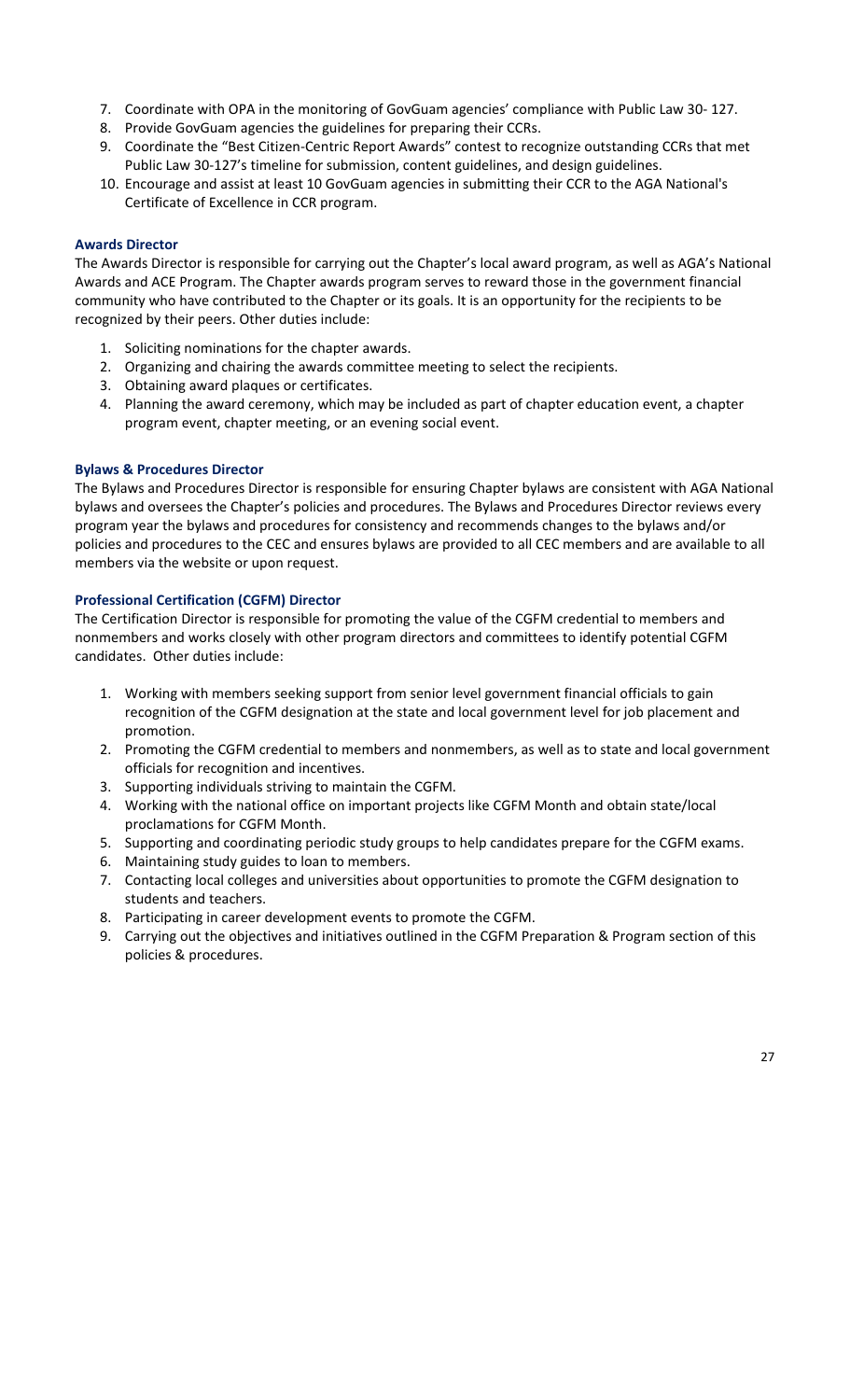#### **Communications Director/Webmaster**

The Chapter Communications Director/Webmaster is responsible for the development and maintenance of the Chapter's website as a functional and attractive medium to communicate with members and potential new members. They are responsible for managing and maintaining all social media for the chapter, i.e., Facebook, Twitter, etc. The director is also responsible for managing the chapter's official email account and WhatsApp chat group and ensure that current officers and CEC members are in the distribution list. Other duties include:

- 1. Ensuring that the information on the website is accurate and posted timely.
- 2. Ensuring website information is clear, concise, grammatically correct, and not potentially offensive to users.
- 3. Coordinating and sending official Chapter email communications.
- 4. Regularly reviewing membership email distribution list.
- 5. Managing social media accounts.
- 6. Creating and disseminating the annual membership survey.
- 7. Keeping website content current.

#### **Communications Newsletter Editor**

The Newsletter Editor is responsible for organizing, preparing, and distributing the Chapter newsletter to the membership and others to gain interest in the Chapter, communicate chapter events, and publish other information as necessary. Duties include visiting the National site for "News from National" page content. The editor may also be asked to assist in the preparation of poster/flyers of chapter sponsored activities, service outreach, and announcements.

#### **Community Service Director**

The Community Service Director is responsible for developing and promoting community service projects, which allow members to contribute skills, labor and/or funds to community‐based activities. Other duties include:

- 1. Coordinating community service events throughout the year by organizing events and recruiting members to volunteer and participate.
	- a. Coordinating at least one community service event concurrent with a chapter event.
	- b. Conducting at least five (5) community service projects for the program year by partnering with needy organizations or others who are hosting community service events. At least one event should be scheduled every two months to provide more opportunities for member participation.
- 2. Encouraging members to participate in at least one community service project for the program year.
- 3. Providing adequate notification of community service opportunities to the membership. If information is readily available, two weeks' notice should be provided to members.
- 4. Supporting the annual PDT National Community Service Fund fundraiser with contributions (goods for the raffle and/or monetary).
- 5. Coordinating and participating in regional or international community service events, such as the International Coastal Clean‐up, Relay for Life, etc., to promote Professional Social Responsibility (PSR) for the program year.
- 6. Coordinating and hosting, with student members, a fundraiser community event like the AGA Guam Chapter 5k or donation drive to raise funds for scholarship programs.
- 7. Coordinating joint community service projects with other non‐profit organizations, such as the Salvation Army, Guma San Jose shelter, etc., to foster professional and civic relationships with the AGA.
- 8. Tracking membership attendance at community service events and communicating volunteer statistics with chapter directors for appreciation events, PDT raffle qualification, and reporting in monthly newsletters, social media/press releases, CCR, etc.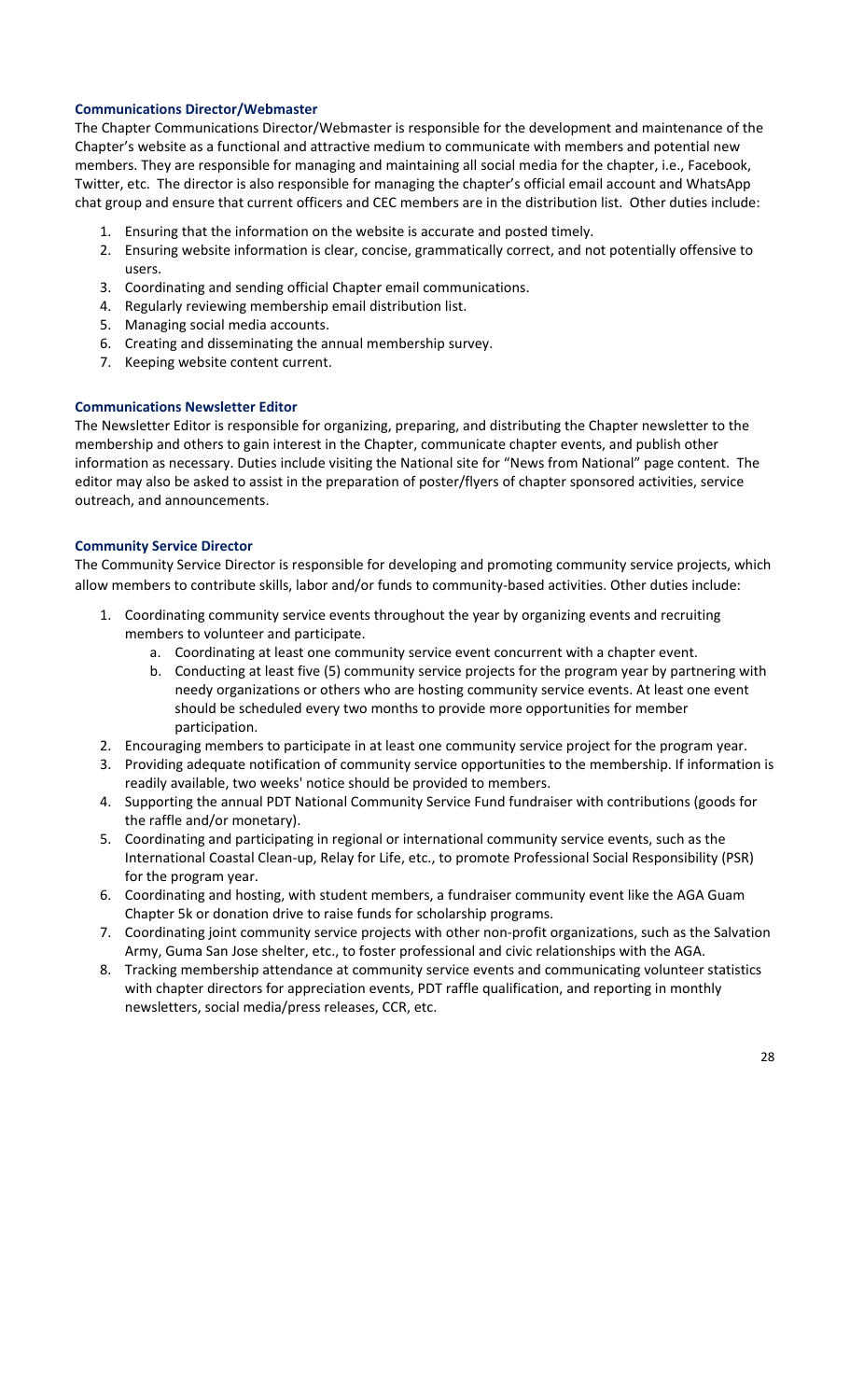#### **Education Director**

The Education Director is responsible for coordinating high‐quality professional training, education, and development opportunities for Chapter members and other government financial management professionals. Duties include:

- 1. Developing and executing Chapter seminars, trainings, workshops, and conferences.
- 2. Coordinating the outreach efforts for speakers and topics.
- 3. Researching topics of importance to government financial management professionals.
- 4. Overseeing all CPE requirements by registering with NASBA as necessary, maintaining CPE supporting documents, and providing CPE certificates to those who earn them.
- 5. Conducting post‐training activities by preparing a final report/reconciliation of registration information, revenue received, expenditures, registrant billings, and speaker evaluations.
- 6. Preparing a year‐end summary report of the entire year's educational events.

#### **Membership Director**

The Membership Director is responsible for attracting new members to the Chapter and retaining current members. Duties include:

- 1. Distributing membership applications.
- 2. Notifying delinquent and suspended members of their status and encouraging renewal.
- 3. Analyzing monthly membership reports and rosters for trends, errors, corrections, etc.
- 4. Publicizing Chapter and national membership competition awards.
- 5. Preparing a monthly membership column for the Chapter newsletter. Integrating new members into the Chapter's activities and education sessions.
- 6. Coordinating membership outreach activities with the Certification, Education, and Program Directors to reach out to nonmembers participating in their program areas.
- 7. Monitoring the National AGA membership database for Chapter members.
- 8. Recommending initiatives to increase and retain members.
- 9. Conducting periodic membership surveys with the advice of the CEC.
- 10. Participating in career day events at local colleges and universities to advise students on government employment and the benefits of AGA membership.

#### **Programs & Technical Meetings Director**

The Program Director is responsible for developing and planning monthly meeting activities. Duties include:

- 1. Arranging for speakers and their required audio‐visual equipment needs for the monthly membership meetings.
- 2. Preparing and submitting a tentative schedule of monthly membership meetings and speakers to the CEC for approval.
- 3. Arranging adequate accommodations for speakers and guests.
- 4. Securing biographical data and presentation slides from speakers.

#### **Research/Standards Director**

The Research/Standards Director is responsible for providing technical guidance to the Newsletter Editor to ensure adequate coverage of financial management subjects and topics in Chapter publications.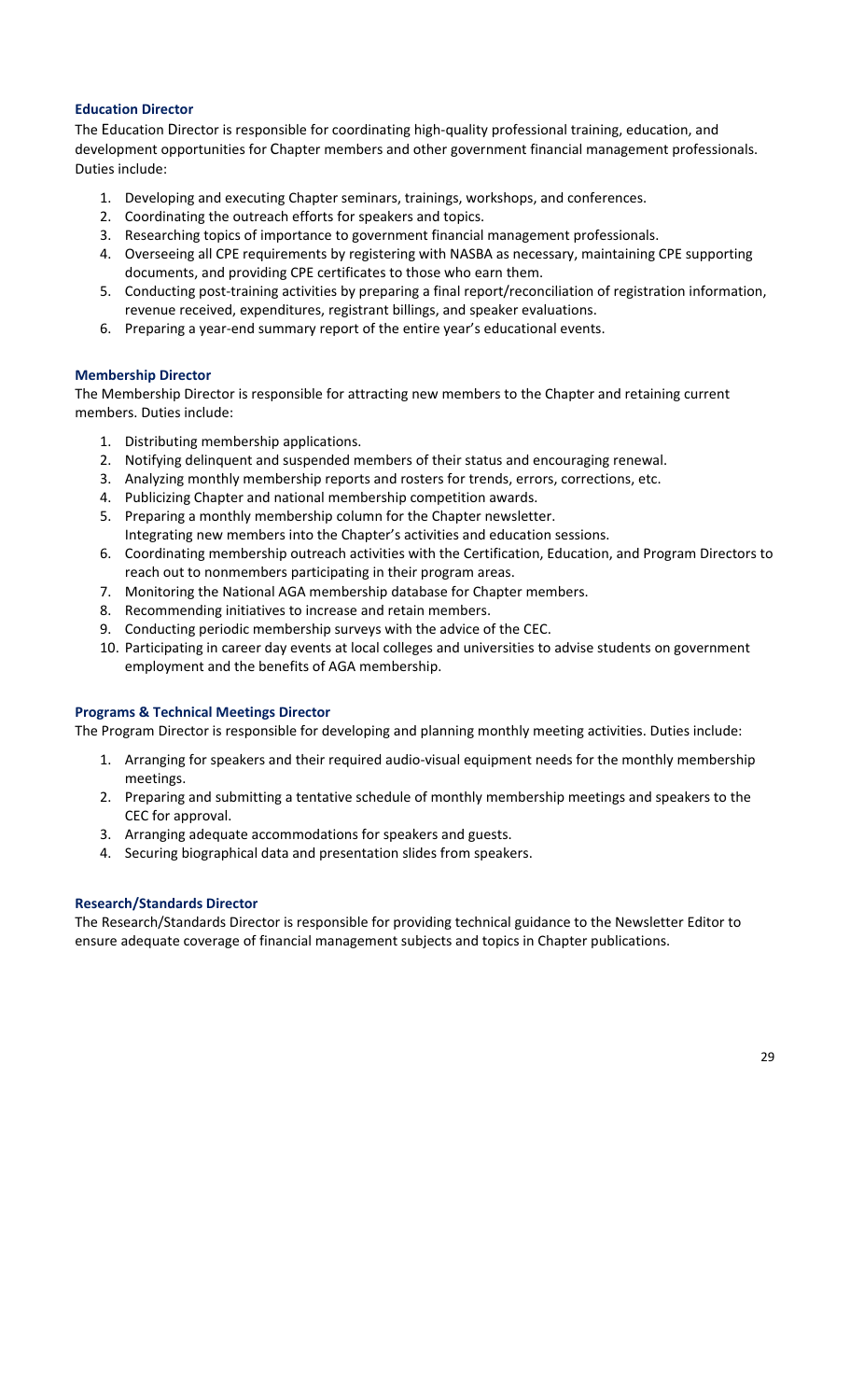#### **Scholarships Director**

The Scholarship Director and/or Co‐Director are responsible for the promotion, execution, and updating of the application and criteria for the awards at the start of every Fall and Spring semester for the University of Guam (UOG) and Guam Community College (GCC), and updating the related policies and procedures. Duties include:

- 1. Reviewing chapter academic scholarship applications.
- 2. Appointing review committee members to select winners.
- 3. Overseeing the selection process for the local and national scholarships.
- 4. Coordinating with scholarships winners for presentation.
- 5. Assisting in the application process of local individuals for National Scholarships by reviewing applications for completeness.

#### **Young Professionals Director**

The Young Professional Director is responsible for ensuring that a focus on Young Professional (YP) and Student members is present in every activity the Chapter hosts, including special activities just for these members. Other duties include:

- 1. Providing input to the YP section of the annual Chapter strategic plan.
- 2. Promoting educational activities targeted toward early career members and potential members. Such activities include:
	- a. Applying for the Young Professional scholarship to attend the annual AGA National Professional Development Training.
	- b. Encouraging YP members to attend the local AGA Guam Professional Development Conference and other workshops sponsored by the Chapter.
- 3. Determining the interests of current and potential early career members related to Chapter activities.
- 4. Promoting the professional development and advancement of YP members in the following ways:
	- a. coordinating annual recruitment/networking events (examples include cookouts, cocktail nights, and informational luncheons)
	- b. coordinating job‐shadowing events
	- c. providing venues for YP members to become more involved in chapter activities
	- d. encouraging YP members to serve on CEC
	- e. focusing recruiting efforts on potential YP members
	- f. providing formal and/or informal mentorship activities for YP members to encourage them in their professional careers.